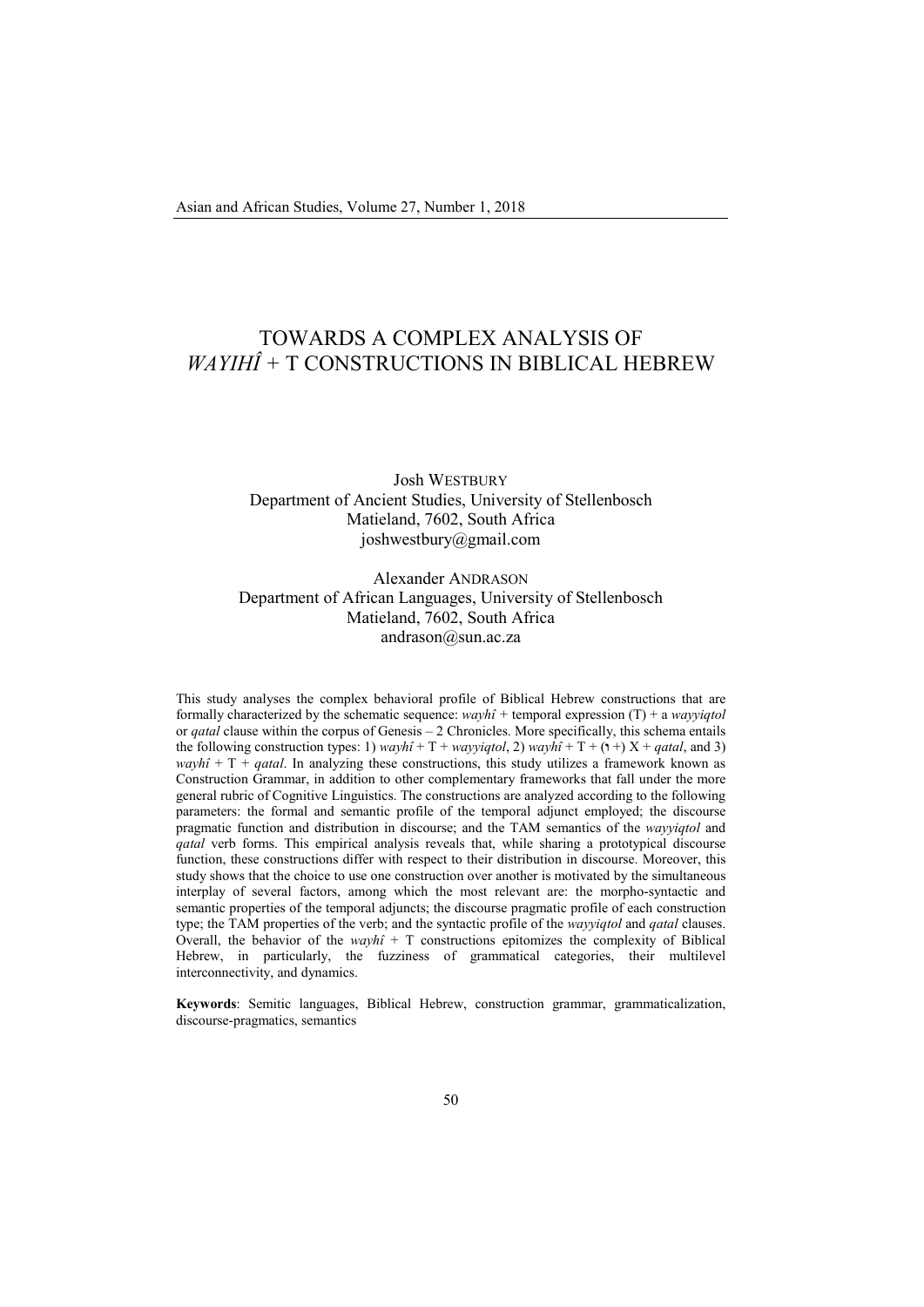## **1. Introduction**

This paper investigates constructions in which a *wayhî + temporal expression* precedes a *wayyiqtol* or *qatal* clause in Biblical Hebrew. More specifically, we aim to provide a grammatical profile of three related but distinct construction types, represented in Figure 1 below, where "T" represents a "temporal adjunct," and "X" represents a preverbal particle, negator, or constituent.

| 1. $wayh\hat{i} + T + wayyiqtol$              | $(wayh1-1)$ |
|-----------------------------------------------|-------------|
| 2. $wayh\hat{i} + T + (\uparrow +) X + qatal$ | $(wayh1-2)$ |
| 3. $wayh\hat{i} + T + qatal$                  | $(wayh1-3)$ |

**Figure 1:**  $wayh\hat{i}$  + T constructions in BH<sup>1</sup>

Each of the schematic formulations in Figure 1 is a linguistic construction, as defined by the Cognitive Linguistic framework known as Construction Grammar. In broad terms, constructions are conventional form-function (or meaning) pairings that occur at varying levels of complexity and abstraction.<sup>2</sup> Simply put, form and function are inseparable within human linguistic systems. By implication, all linguistic objects (morphological units, words, phrases,

<sup>&</sup>lt;sup>1</sup> The present study represents a piece of a larger research project in which we thoroughly analyze three additional temporal constructions without *wayhî*, namely  $T +$  $X + \text{qatal}$ ;  $T + \text{wavvidtol}$ ; and  $T + \text{qatal}$ . Due to constraints on space, however, here we restrict our focus to the  $wayh\hat{i} + T$  constructions referred to in Figure 1. The data related to these three remaining constructions will be introduced only when necessary for the discussion of the *wayhî* + T constructions. Our corpus spans from Genesis to 2 Kings. Additionally, due to a smaller number of cases, the analysis of the *wayhî*-2 and *wayhî*-3 constructions was expanded to 2 Chron such that systemic generalizations could be made. We are fully aware that BH exhibits diachronic and dialectal variations. However, as is customary in various linguistic studies of this language, the Biblcial corpus is treated holistically as if BH were a unified system.

<sup>2</sup> Cf. GOLDBERG, A. *Constructions: A Construction Grammar Approach to Argument Structure*; GOLDBERG, A. *Constructions at Work: The Nature of Generalization in Language*; FRIED, M., ÖSTMAN, J. Construction Grammar: A Thumbnail Sketch. In FRIED, M., ÖSTMAN, J. *Construction Grammar in a Cross-Language Perspective*, pp. 11–86; HOFFMAN, T., TROUSDALE, G. (eds.). *The Oxford Handbook of Construction Grammar*.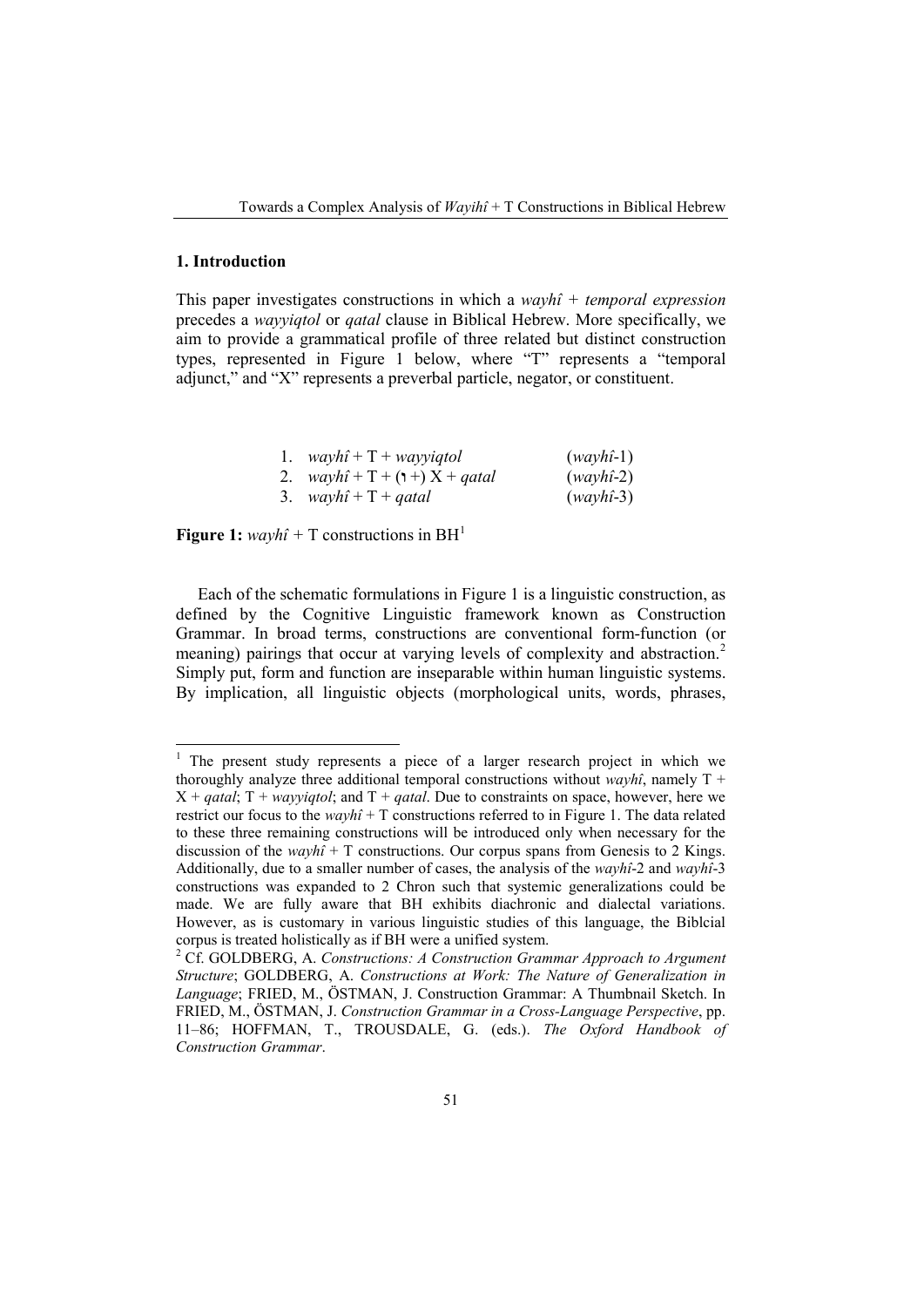clauses, sentences, etc.) are constructions, and inversely, a language is fundamentally the inventory of its constructions.<sup>[3](#page-2-0)</sup>

In light of this overarching framework, the complex constructions in Figure 1 are analyzed both in terms of their form and meaning/function. This analysis applies not only to the constructions as a whole, but also to their component parts (i.e. temporal adverbs, verb forms, etc.). Moreover, throughout the study, we draw on a variety of theoretical notions to explain the data. In every case, these notions are consistent with a more general Construction these notions are consistent with a more general Grammar/Cognitive Linguistic approach to linguistic description.

In particular, we draw on insights from corpus-based empirical research in psycholinguistics and discourse-pragmatics to explain the role of clause-initial temporal adverbs in constructing a coherent mental representation of the discourse. [4](#page-2-1) In addition, the analysis of TAM verbal semantics is developed within a cognitive-grammaticalization model in which the total meaning of a verbal form equals a dynamic, qualitative-quantitative semantic map. That is, the meaning is understood as the form's semantic potential that is composed of a variety of senses with different ranges of prototypicality, and organized along a grammaticalization path, either universal or language-specific.<sup>[5](#page-2-2)</sup>

<span id="page-2-0"></span><sup>&</sup>lt;sup>3</sup> FRIED, M., ÖSTMAN, J. Construction Grammar: A Thumbnail Sketch. In FRIED, M., ÖSTMAN, J. *Construction Grammar in a Cross-Language Perspective*, p. 13. In point of fact, Construction Grammar is shorthand for a variety of frameworks, or constructionist approaches, which more or less share important underlying assumptions that make them antithetical to the assumptions held by mainstream generative grammar. These assumptions include: 1) Constructions are learned, form-function pairings, 2) Grammar is monostratal, devoid of transformational or derivational components (i.e. semantics is directly related to the surface form), 3) Constructions are organized into networks of overlapping patterns related through shared properties, and 4) Despite wide-ranging variability across languages, cross-linguistic generalizations are explained by domain-general cognitive processes or by the functions of the constructions involved. GOLDBERG, A. Constructionist Approaches. In HOFFMAN, T., TROUSDALE, G. (eds.). The Oxford Handbook of Construction Grammar, p. 15.

<span id="page-2-1"></span><sup>&</sup>lt;sup>4</sup> Cf. BESTGEN, Y., VONK, W. Temporal Adverbials as Segmentation Markers in Discourse Comprehension. In *Journal of Memory and Language*, 2000, Vol. 42, pp. 74– 87; ZWAAN, R. A. Processing Narrative Time Shifts. In *Journal of Experimental Psychology: Learning, Memory, and Cognition*, 1996, Vol. 22, pp. 1196–1207; VIRTANEN, T. *Discourse Functions of Adverbial Placement in English*; VIRTANEN, T. Point of Departure: Cognitive Aspects of Sentence-initial Adverbials. In VIRTANEN, T. (ed.). *Approaches to Cognition through Text and Discourse*, pp. 79–80;

<span id="page-2-2"></span><sup>&</sup>lt;sup>5</sup> For details consult, *inter alia*, HASPELMATH, M. The Geometry of Grammatical Meaning Semantic Maps and Cross-linguistic Comparison. In THOMASELLO, M. (ed.). *The New Psychology of Language*, pp. 211–242; JANDA, L. Cognitive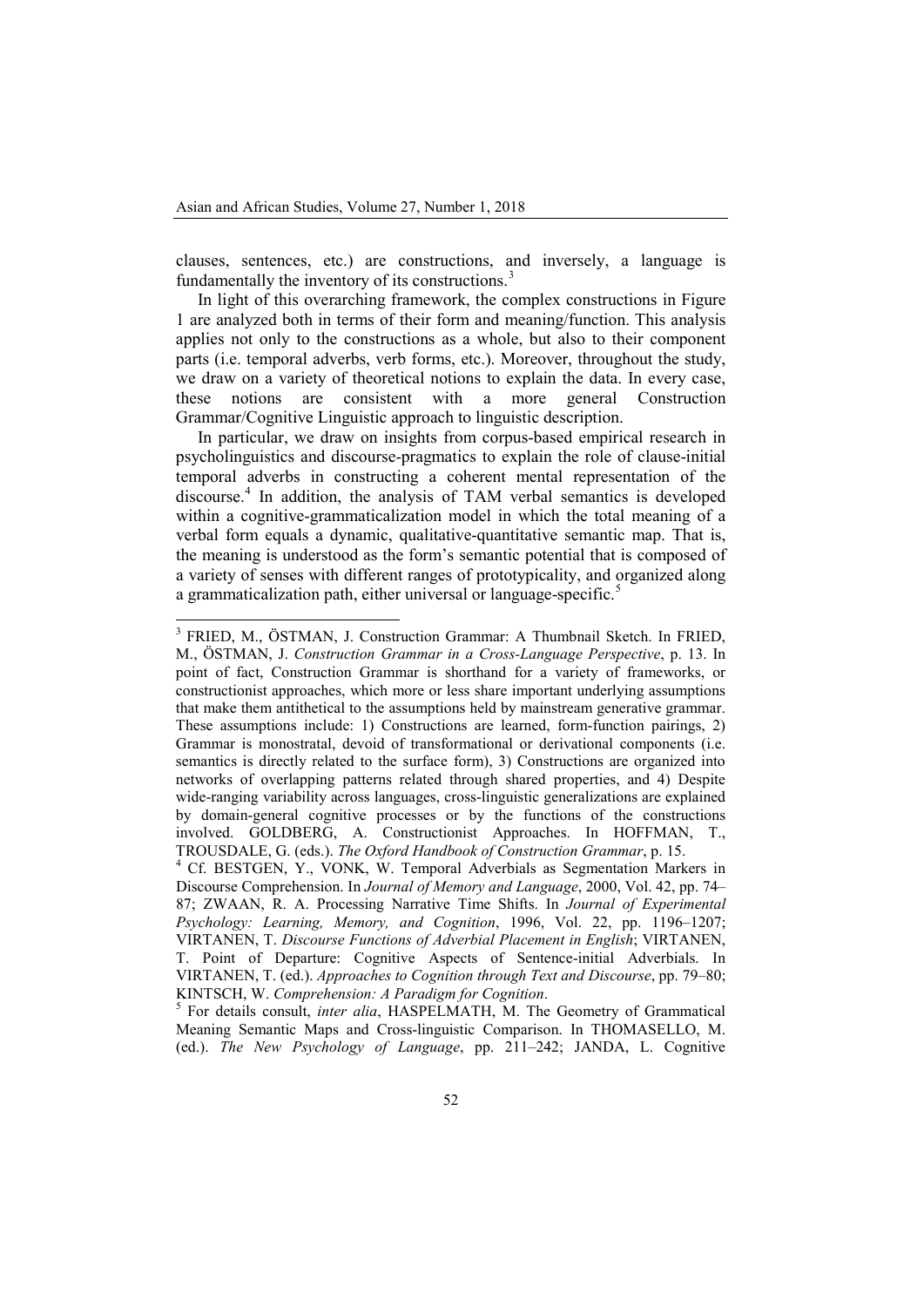We begin our study by analyzing each construction type according to three discrete but nevertheless interdependent parameters: the form and semantics of the temporal adjunct employed; the functional profile and pragmatic distribution of each construction type; and the TAM semantics of the *wayyiqtol* and *qatal* verb forms, respectively (Section 2). After this analysis is presented, we then offer further discussion and explanation in terms of the functional profile of each construction type, as well as the semantic, pragmatic and syntactic motivations constraining the selection of one construction type over another in particular contexts (Section 3). Lastly, we draw main conclusions and design lines of future research (Section 4).

## **2. The Data: "Behavioral" Profiles of the** *WAYHÎ* **+ T Construcitons**

The dataset discussed here consists of the following: Constructions reflecting the form  $wayh\hat{i} + T + wavviqtol$ , represented in example (1.a) and referred to henceforth as *wayhî*-1, occur 175x in Gen–2 Kings. By contrast, *wayhî-2*  constructions reflect the form  $wayh\hat{i} + T + (1 +) X + qatal$ , as in example (1.b) only occur 30x in Gen–2 Chron. (27x in Gen–2 Kings),<sup>6</sup> while constructions of the form *wayhî* +  $T$  + *qatal*, represented in example (1.c) and referred to as *wayhî*-3, occur 48x in Gen–2 Chron (26x in Gen–2 Kings).<sup>7</sup>

 Linguistics in the Year 2015. In *Cognitive Semantics*, 2015, Vol. 1, pp. 131–154; DĄBROWSKA, E., DIVJAK, D. (eds.). *Handbook of Cognitive Linguistics*; ANDRASON, A. From Vectors to Waves and Streams: An Alternative Approach to Semantic Maps. In *Stellenbosch Papers in Linguistics*, 2016, Vol. 45, pp. 1–29. For applications of this model to Biblical Hebrew and other languages consult ANDRASON, A. *El sistema verbal hebreo en su contexto semítico: una visión dinámica* [The Hebrew Verbal System in its Semitic Context: A Dynamic Perspective]; ANDRASON, A. *A Complex System of Complex Predicates: Tense, Taxis, Aspect and Mood in Basse Mandinka from a Grammaticalization and Cognitive Perspective*. When applied to verbal system, the model draws from BYBEE, J., PERKINS, R., PAGLIUCA, W. *The Evolution of Grammar*; and BYBEE, J. *Language, Usage and* 

*Cognition*.<br><sup>6</sup> Note that in an overwhelming majority of *wayhî-2* (27/30) constructions, a conjunction **1** precedes the fronted constituent following the temporal adjunct.

This dataset was constructed by searching the Andersen and Forbes Phrase Marker Analysis within Logos Bible Software, version 7. ANDERSEN F. I., FORBES, A. D. *The Hebrew Bible: Andersen-Forbes Phrase Marker Analysis*.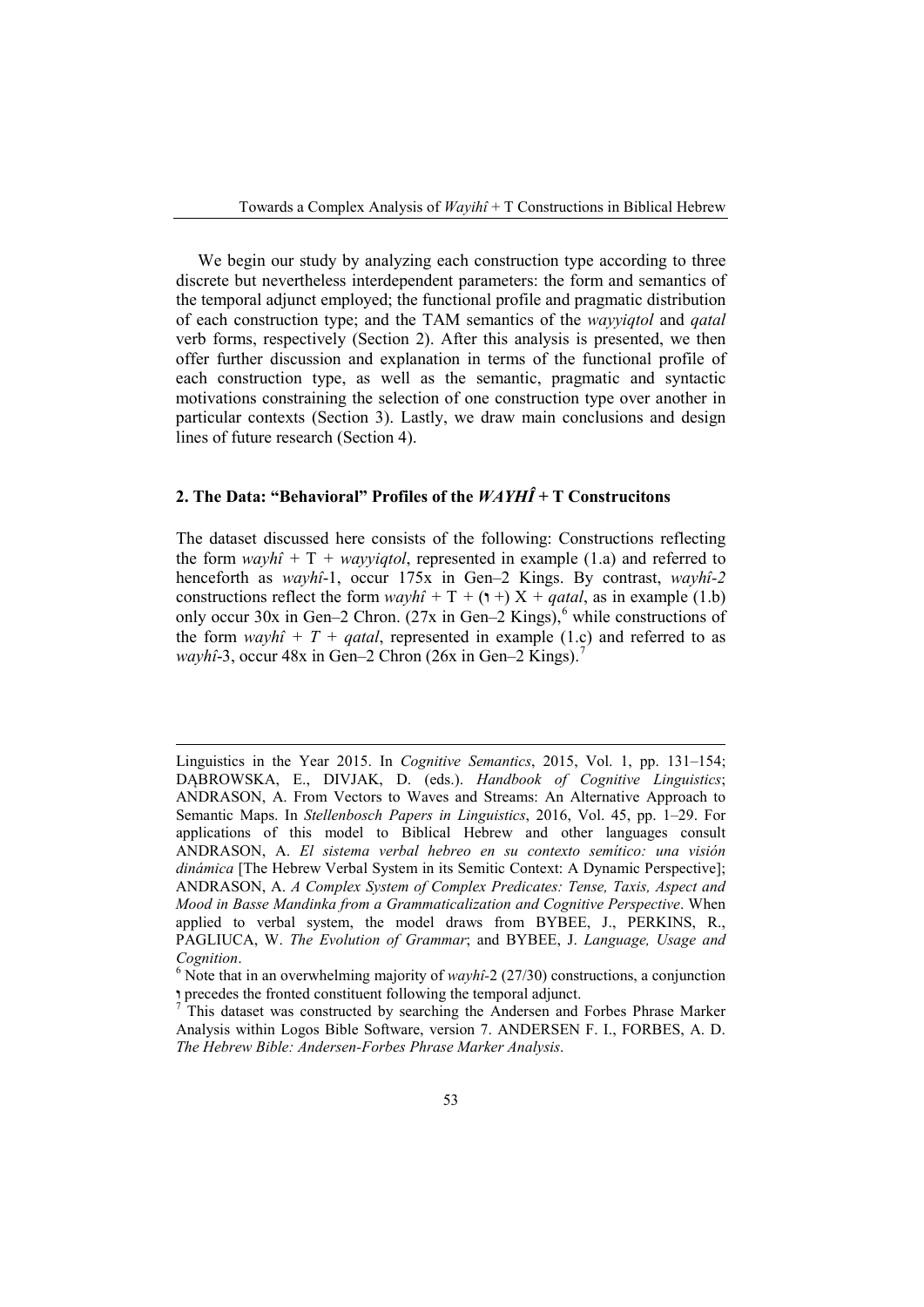(1) a.  $2 \text{ Sam } 11:16^8 \text{ (}wayh\hat{i} - 1\text{)}$  $2 \text{ Sam } 11:16^8 \text{ (}wayh\hat{i} - 1\text{)}$  $2 \text{ Sam } 11:16^8 \text{ (}wayh\hat{i} - 1\text{)}$ 

ויהי בשמור יואב אל־העיר ויתן את־אוריה אל־המקום אַשֵׁר יַדֹע כִּי אנשי־חיל שֵׁם: As Joab was besieging the city, he assigned Uriah to the place where he knew there were valiant warriors.

b. 2 Kings 2:9*8F* <sup>9</sup> (*wayhî-*2)

**וַיְהִ֣י כְעָבְרָ֗ ם וְאֵ֨ לִיָּ֜ הוּ אָמַ֤ ר אֶל־אֱלִישָׁ ע֙ שְׁ אַל֙ מָ֣ ה אֶ ֽ עֱשֶׂ ה־לָּ֔ � בְּטֶ֖ רֶ ם אֶלָּקַ֣ ח מֵעִמָּ֑ �...** When they had crossed, Elijah said to Elisha, "Tell me what I may do for you, before I am taken from you."

c. Num 10:11<sup>10</sup> (*wayhî*-3)

**וַיְהִ֞ י בַּשָּׁ נָ֧ה הַשֵּׁ נִ֛ית ֥בַּח ֹדֶשׁ הַשֵּׁ נִ֖י בְּעֶשְׂ רִ֣ ים ֑בַּח ֹדֶשׁ נַעֲלָה֙ הֶ ֽעָנָ֔ ן מֵעַ֖ ל מִשְׁ כַּ֥ן הָעֵדֻ ֽת׃** In the second year, in the second month, on the twentieth day of the month, the cloud lifted from over the tabernacle of the covenant.

<span id="page-4-0"></span><sup>8</sup> See also: Gen 4:3; 4:8; 8:6; 11:2–3; 12:11–13; 12:14; 19:17; 19:29; 19:34; 20:13; 21:22–23; 22:20–22; 24:22; 24:30; 24:52; 25.11; 26:32; 27:1; 29:10; 29:13; 29:23; 30:25–26; 34:25; 35:17; 35:22; 37:23; 38:1; 38:24; 38:28; 39:11; 39:13–14; 39:19; 40:20; 41:8; 43:2; 48:1; Exod 2:11; 2:23; 6:28–29; 14:24;16:10;16:13; 18:13; 19:16; 32:19; 32:30; Num 7:1; 10:35; 11:25; 16:31; 17:7; 17:23; 22:41; 25:19–26:2; Deut 2:16–19; 5:23; 31:24–26; Josh 1:1–2; 3:2; 4:1–3; 4:11–12; 5:8; 6:15; 6:20; 8:14; 8:24; 9:1–2; 9:16; 10:20; 10:24; 11:1–3; 15:18; 24:29; Judg 1:1; 1:14; 2:4; 3:18; 3:27; 6:25– 26; 7:9–11; 7:15; 9:42; 11:5; 11:35; 11:39; 13:20; 14:11; 14:15; 14:17; 15:17; 16:4; 21:4; 1 Sam 1:4; 1:20; 4:5; 4.18; 5:9; 5:10; 9:26; 11:11; 14:1; 16:6; 18:6; 20:24; 20:35; 24:2; 24:17; 25:2; 25:37; 25:38; 28:1; 2 Sam 2:1; 4:4; 7:4–8; 8:1; 10:1; 11:1; 11:2; 11:14; 11:16; 12:18; 15:7–8; 16:16; 17:21; 21:18; 1 Kings 2:39; 3:18; 5:21; 6:1; 9:1–2; 11:15; 12:2; 12:20; 13:4; 13:31–32; 14:6–16; 15:21; 16:18; 17:7; 18:4; 18:17; 18:27; 18:29; 18:36; 19:13; 20:12; 20:26; 20:29; 21:15; 21:16; 21:27; 22:2; 22:33; 2 Kings 2:1; 3:5; 4:6; 4:8; 4:11; 4:18; 4:25–26; 5:7; 5:8; 6:20; 6:24; 6:30; 8:3; 8:15; 9:22; 10:7; 10:9; 10:25; 12:11; 19:1; 19:35; 22:11.

<sup>9</sup> See also: Gen 22:1; 27:30; 38:29; 39:10; Exod 12:29; 13:17; Josh 6:8; 10:11; 23:1–2; 1 Sam 13.10; 18.1; 18.19; 23:6; 30:1; 2 Sam 1:1; 1:2; 3:6–7; 13:36; 17:27–29; 1 Kings 9:10–11; 11:29; 21:1; 22:32; 2:9; 4:40; 12:7; 17:25; Ezek 11:13; 2 Chron 13:15; 18:31.

<sup>&</sup>lt;sup>10</sup> See also: Gen 8:13; 14:1; 40:1; Exod 12:41; 12:51; 16:22; 16:27; 40:17; Lev 9:1; Num 10:11; Deut 1:3–4; 9:11; Josh 6:16; 1 Sam 18:30; 1 Kings 8:54; 14:25; 15:29; 16:11; 17:17; 2 Kings 18:1; 18:9; 22:3–7; 25:1; 25:5; 25:27; Isa 7:1; 36:1; Jer 28:1–4; 36:1–3; 36:9; 36:16; 52:4; 52:31; Ezek 1:1; 20:1; 26:1–3; 29:17–18; 30:20–21; 31:1–2; 32:1–2; 32:17–18; 33:21; Zech 7:1; Esther 5:2; Neh 1:4; 2 Chron 12:2–3; 24:4; 24:23.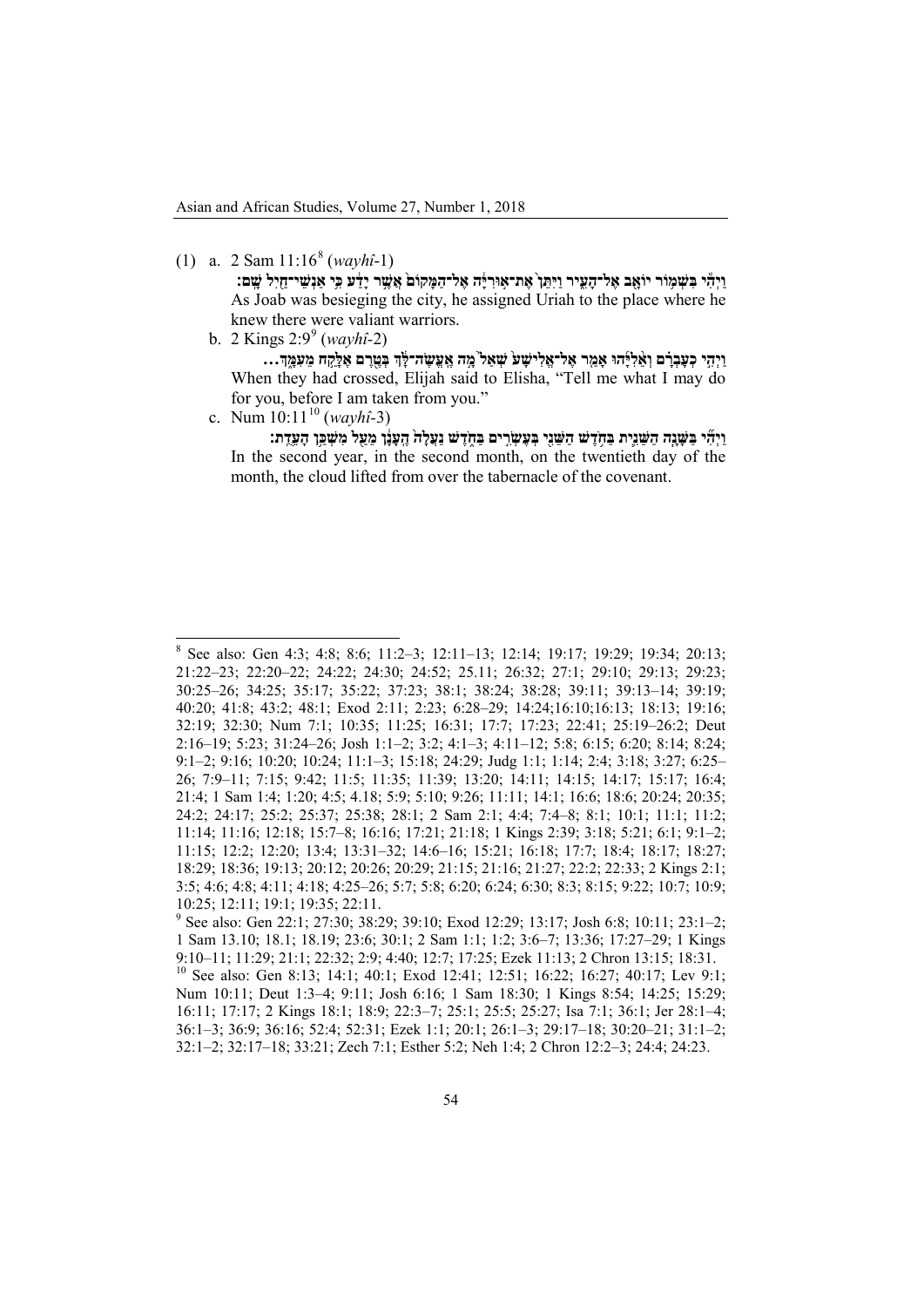## *2.1. Parameter 1: Temporal Adjunct*

## *2.1.1. The Form of the Temporal Adjunct*

The majority of temporal adjuncts in *wayhî*-1 constructions take the form preposition  $\triangleright$  + infinitive construct (56/175 | 33%), as in (2.a),  $\triangleright$  + infinitive construct  $(21x/175x \mid 12\%)$ , as in (2.b), or a prepositional phrase that expresses a cyclical time of day, month, or year  $(17x/175x \mid 10\%)$ , as in (2.c).

- $(2)$  a. Josh  $10:24<sup>11</sup>$ 
	- **וַ֠ יְהִי כְּ ֽהוֹצִיאָ֞ ם אֶת־הַמְּלָכִ֣ים הָאֵלֶּה֮ אֶל־יְהוֹשֻׁ עַ֒ וַיִּקְרָ֨ א יְהוֹשֻׁ֜ עַ אֶל־כָּל־אִ֣ ישׁ יִשְׂ רָ אֵ֗ ל וַ֠ יּ ֹאמֶר....** When they brought the kings out to Joshua, Joshua summoned all the Israelites, and said...
		- b. Gen  $35:17^{12}$ **וַיְהִ֥י בְהַקְשׁ ֹתָ֖ הּ בְּלִדְתָּ֑ הּ וַתּ ֹ֨ אמֶר לָ֤הּ הַמְיַלֶּ֙דֶת...**

When she was in her hard labor, the midwife said to her... c. Gen 41:8<sup>13</sup>

**וַיְהִ֤י בַבּ ֹ֙קֶר֙ וַתִּ פָּ֣עֶם רוּח֔ וֹ...**

In the morning, his spirit was troubled...

<sup>11</sup> See also: Gen 12:14; 19:17; 24:30; 29:13; 39:13–14; 39:19; Num 11:25; 16:31; Deut 5:23; 31:24–26; Josh 6:20; Josh 8:14; 8:24; 9:1–2; 10:20; 11:1–3; Judg 2:4; 7:15; 11:35; 14:11; 15:17;1 Sam 4:5; 4:18; 5:10; 9:26; 24:17;1 Kings 5:21; 9:1–2; 12:2; 12:20; 13:4; 14:6–16; 15:21; 16:18; 18:17; 18:29; 19:13; 20:12; 21:15; 21:16; 21:27; 22:33; 2 Kings

<sup>&</sup>lt;sup>12</sup> See also: Gen 4:8; 11:2-3; 19:29; 35:22; 38:28; Num 10:35; 17:7; Josh 15:18; Judg 1:14; 3:27; 13:20; 1 Sam 16:6; 18:6; 25:2; 2 Sam 4:4; 11:16; 1 Kings 11:15; 18:4; 18:36; 2 Kings 2:1.

<sup>13</sup> See also: Gen 29:23; Exod 14:24; 16:13; Num 22:41; Judg 6:25–26; 7:9–11; 1 Sam 20:24; 20:35; 25:37; 2 Sam 7:4–8; 11:1; 11:14; 1 Kings 18:27; 20:26; 2 Kings 10:9; 19:35. The remaining forms include: **ר ֶשֲׁאַכּ** + finite verb: Gen 12:11–13; 20:13; 24:22; 24:52; 29:10; 30:25–26; 37:23; 43:2; Exod 16:10; 32:19; Deut 2:16–19; Josh 4:1–3; 4:11–12; 5:8; Judg 3:18; 11:5; 1 Sam 24:2. Temporal adjuncts headed by the preposition **י ֵרֲאַח**: Gen 22:20; 25:11; 48:1; Num 25:19–26:2; Josh 1:1–2; 23.1–2; 24:29; Judg 1:1; 16:4; 1 Sam 5:9; 2 Sam 2:1; 8:1; 10:1; 17:21; 21:18; 1 Kings 13:31–32. Adjuncts headed by the PP יּוֹםַבּ֥ : Gen 26:32; 34:25; 40:20; Exod. 2:11; 2:23; 6:28–29; 19:16; Num 7:1; Josh 6.15; Judg 14:15; 14:17; 1 Sam 28:1; 2 Sam 12:18; 1 Kings 3:18; 20:29. The PP **ת ָרֳחָמִּמ**: Gen 19:34; Exod 18:13; 32:30; Num 17:23; Judg 9:42; 21:4; 1 Sam 11:11; 2 Kings 8:15. Adjuncts headed by the PP **הֵצְקִמ**: Gen 4:3; 8:6; Josh 3:2; 9:16; Judg 11:39; 2 Sam 15:7–8; 1 Kings 2:39; 17:7; 2 Kings 8:3. The NP **יּוֹםַה**: 1 Sam 1:4; 14:1; 2 Kings 4:8; Kings 4:11; 4:18. Adjuncts headed by the PP **וא ִהַה ת ֵעָבּ**: Gen. 21:22; 38:1. Adjuncts consisting of a PP involving a date formula: 1 Kings 6:1; 22:2. Also see: Gen 27:1; 38:24; 39:11; 1 Sam 25:38.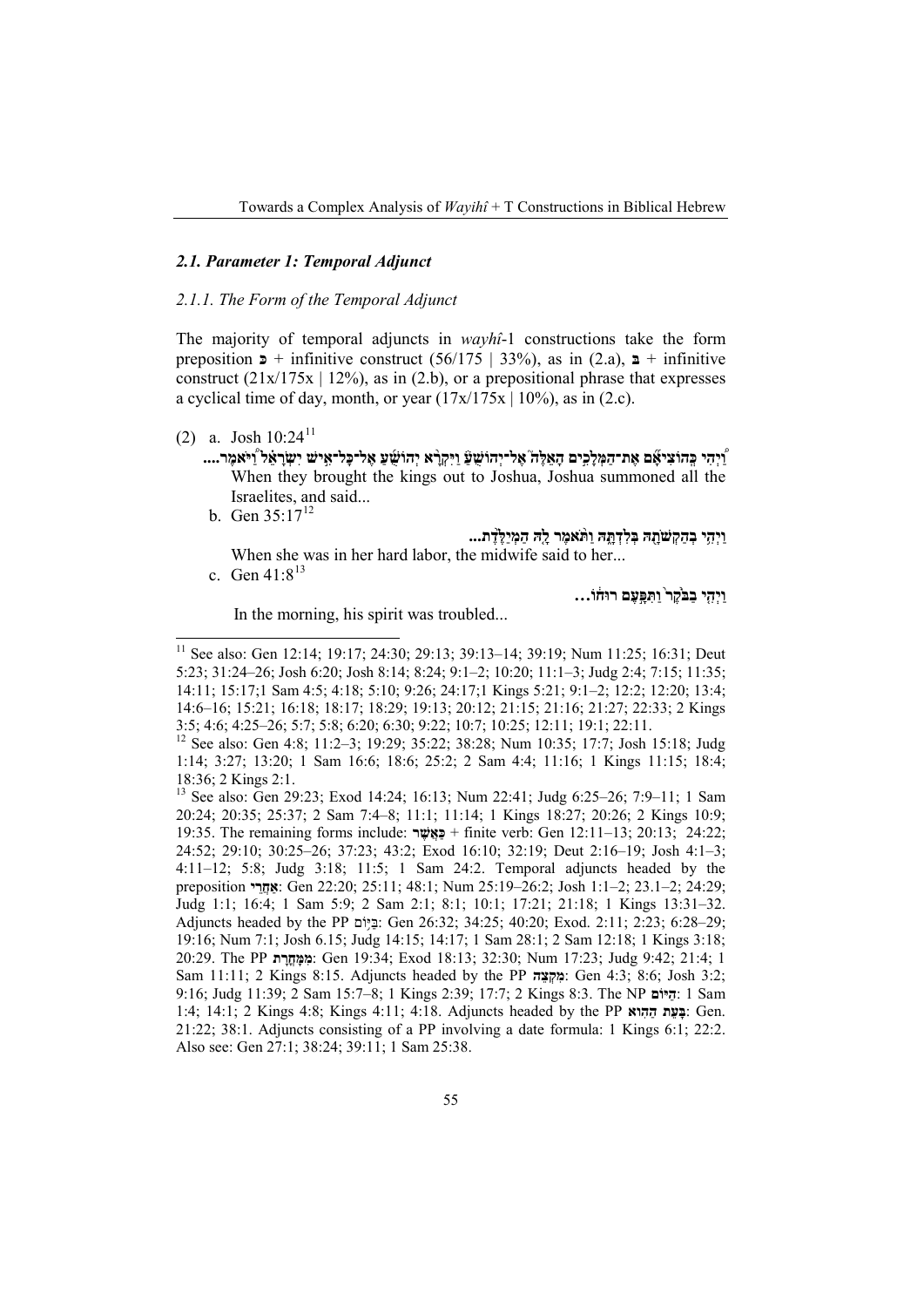Similar to *wayhî*-1, the majority of adjuncts in *wayhî-2* constructions also reflect the form preposition  $\triangleright$  + infinitive construct (11x/30x | 37%), as in (3.a), or preposition  $\mathbf{a}$  + infinitive construct (6x/30x | 20%), as in (3.b).

(3) a. 1 Kings 22:32<sup>14</sup>

**וַיְהִ֡ י כִּרְ אוֹת֩ שָׂ רֵ֨ י הָרֶ֜ כֶב אֶת־יְהוֹשָׁ פָ֗ ט וְהֵ֤מָּה אָ ֽמְרוּ֙**  When the captains of the chariots saw Jehoshaphat, they said...

b. 1 Sam 30:1<sup>15</sup>

וַיִּהִי בִּבֹא דָוֶד וַאֲנָשֵׁיו צִקְלֵג בַּיִּוֹם הַשִּׁלִישֵׁי וַעֲמָלֵקֵי פֵשְׁטֹוּ אֵל־נָגֵב וְאֵל־צִקְלֵג... When David and his men came to Ziklag on the third day, the Amalekites had made a raid on the Negeb and on Ziklag…

In stark contrast to both *wayhî-*1 and *wayhî*-2*,* however, the majority of adjuncts in *wayhî*-3 constructions take the form preposition  $\mathbf{a}$  + date formula  $(28x/48x \mid 57\%)$ , as in (4), while only six tokens take the form preposition  $\mathbf{E}$  + infinitive construct (12%).<sup>16</sup>

 $(4)$  Num  $10:11^{17}$ 

**וַיְהִ֞ י בַּשָּׁ נָ֧ה הַשֵּׁ נִ֛ ֥ ית בַּח ֹדֶשׁ הַשֵּׁ נִ֖י בְּעֶשְׂ רִ֣ ֑ ים בַּח ֹדֶשׁ נַעֲלָה֙ הֶ ֽעָנָ֔ ן מֵעַ֖ ל מִשְׁ כַּ֥ן הָעֵדֻ ֽת׃** In the second year, in the second month, on the twentieth day of the month, the cloud lifted from over the tabernacle of the covenant.

## *2.1.2. The Semantics of the Temporal Adjunct*

In addition to the form of the temporal adjunct, we also examined the semantic profile of the adjunct with respect to two parameters. First, we determined

<sup>&</sup>lt;sup>14</sup> See also: Gen. 39:10; Exod 13:17; 1 Sam 13:10; 18:1; 2 Sam 13:36; 17:27-29; 2 Kings 2:9; 4:40; Ezek 11:13; 2 Chron 18:31.

<sup>&</sup>lt;sup>15</sup> See also: Josh 10:11; 1 Sam 23:6; 30:1; 2 Sam 3:6–7; 2 Chron 13:15. The remaining forms include: Adjuncts consisting of a PP involving a date formula: 2 Kings 12:7; 12:7; 17:25; Ezek 1.1. Temporal adjuncts headed by the preposition **י ֵרֲאַח**: Gen. 22:1; 2 Sam 1:1; 1 Kings 21:1. Adjuncts headed by the PP **ת ֵעְבּ**: 1 Sam 18:19; 1 Kings 11:29.**ר ֶשֲׁאַכּ** + finite verb: Gen 27:30. Also see: Gen. 38:29; Exod 12:29; Josh 23:1–2; 2 Sam 1:2.<br><sup>16</sup> See 1 Kings 8:54; 15:29; 16:11; Jer 26.16; Esther 5:2; Neh 1:4.

<sup>&</sup>lt;sup>17</sup> See also: Gen 8:13; Exod 40:17; Num 10:11; Deut 1:3–4; 1 Kings 14:25; 2 Kings 18:1; 18:9; 22:3–7; 25:1; 25.25; 25:27; Isa 36:1; Jer 28:1–4; 36:1–3; 36:9; 41:1; 52:4; 52:31; Ezek 1.1; 20:1; 26:1–3; 29:17–18; 30:20–21; 31:1–2; 32:1–2; Ezek 32:17–18; 33:21; Zech. 7.1; 2 Chron 12:2–3. The remaining forms include: Adjuncts headed by the PP **יּוֹםַבּ**: Gen. 14:1; Exod 16:22; 16:27; Lev 9:1; Isa. 7:1.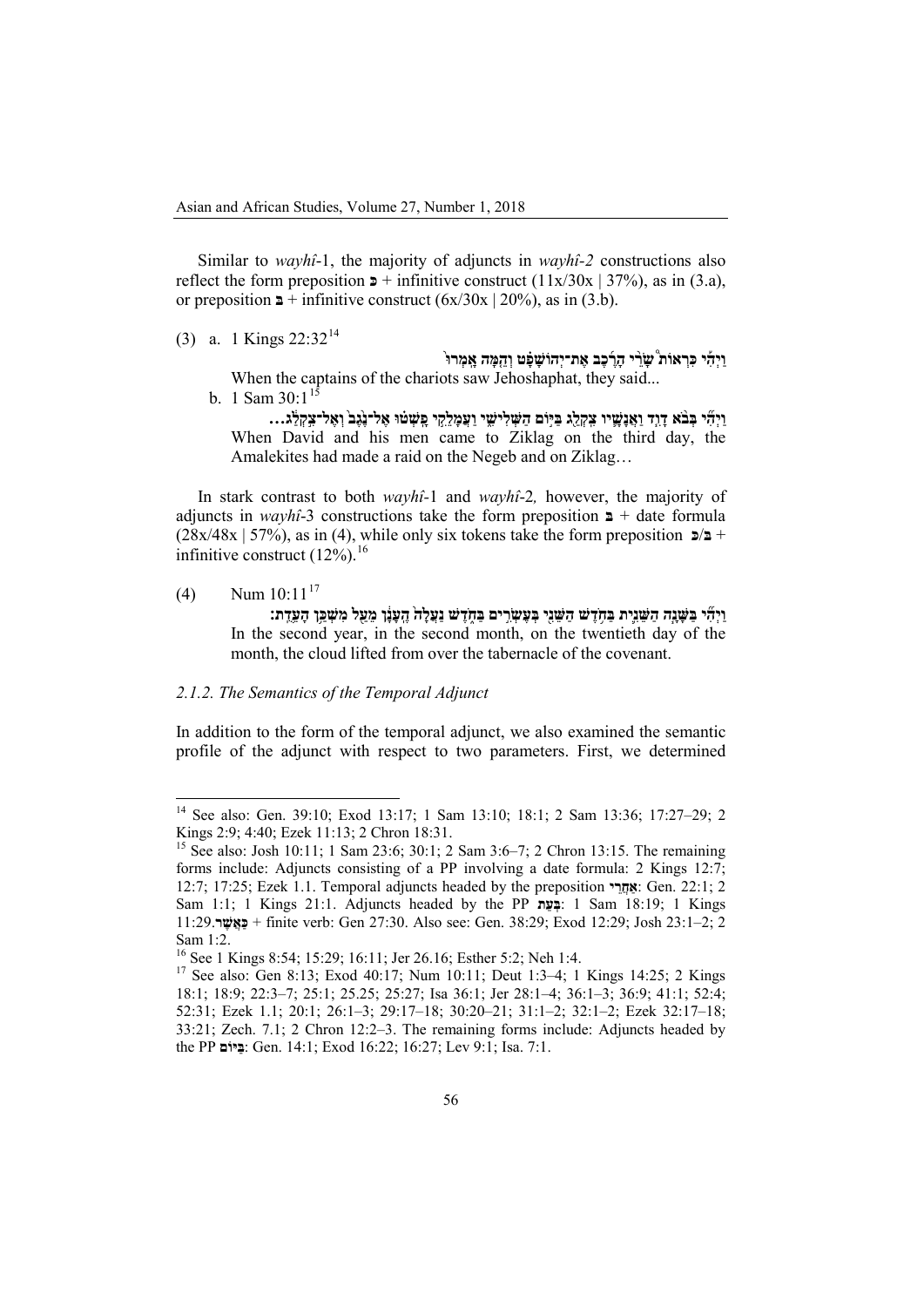whether the temporal adjuncts indicate a position in time, frequency of time, or a duration of time, as illustrated in  $(5)$ :<sup>[18](#page-7-0)</sup>

- (5) a. **At two o'clock**, Mary left for Europe. (temporal position)
	- b. **For twelve long years**, Mary went to school. (duration)
	- c. **Three times a day**, Mary practiced. (frequency)<sup>[19](#page-7-1)</sup>

The results show that virtually every temporal adjunct in all three construction types expresses a point, or position in time, as opposed to duration or frequency.<sup>[20](#page-7-2)</sup> This is significant because, unlike frequency and duration, specifying the temporal position serves to anchor the subsequent events on the narrative time-line, thereby providing a vantage point, or more specifically, the *reference time* for an event (Van der Merwe 1999:96).<sup>[21](#page-7-3)</sup> In short, the temporal adjunct in each  $wayh\hat{i} + T$  construction type functions to specify or update the reference time for the following event or events in the narrative.

Second, we determined whether the temporal adjunct provides a temporal frame for subsequent events that are of a shorter duration than the frame, as in (6.a), or specifies an exact point in time of an event, as in example (6.b).

(6) a. 1 Sam 28:1

**In those days**…

**וַ ֽיְהִי֙ בַּיָּמִ֣ים הָהֵ֔ ם...**

<span id="page-7-0"></span>See also See HARKNESS, J. Time Adverbials in English and Reference Time. In SCHOPF, A. (ed.). *Essays on Tensing in English*, *Vol. 1: Reference Time, Tense and Adverbs*, pp. 71–72; VAN DER MERWE, C. H. J. The Elusive Biblical Hebrew Term **1יהי**: A Perspective in Terms of its Syntax, Semantics, and Pragmatics in 1 Samuel. In *Hebrew Studies*, 1999, Vol. 40, pp. 83–114.

<span id="page-7-2"></span><span id="page-7-1"></span><sup>&</sup>lt;sup>19</sup> The relevant temporal expressions are marked by a bold style type. <sup>20</sup> Exceptions include: Gen 39.10 (*wayhî-2*) and 1 Sam 18.30 (*wayhî-3*), both of which express frequency of action.

<span id="page-7-3"></span><sup>&</sup>lt;sup>21</sup> Coined by Reichenbach, the concept of "Reference Time" is distinguished from both "Speech Time" (the time of the utterance) and "Event Time" (the time of the event the speaker/writer is describing). REICHENBACH, H. *Elements of Symbolic Logic*. By contrast, reference time is "the time that is being talked about or the temporal standpoint from which the event is considered". GOLDFAJN, T. *Word Order and Time in Biblical Hebrew Narrative*, p. 46. Note that the reference time and event time may share the same point on the timeline, particularly when simple past tense is used. VAN DER MERWE, C. H. J. The Elusive Biblical Hebrew Term **ויהי**: A Perspective in Terms of its Syntax, Semantics, and Pragmatics in 1 Samuel. In *Hebrew Studies*, 1999, Vol. 40, p. 95.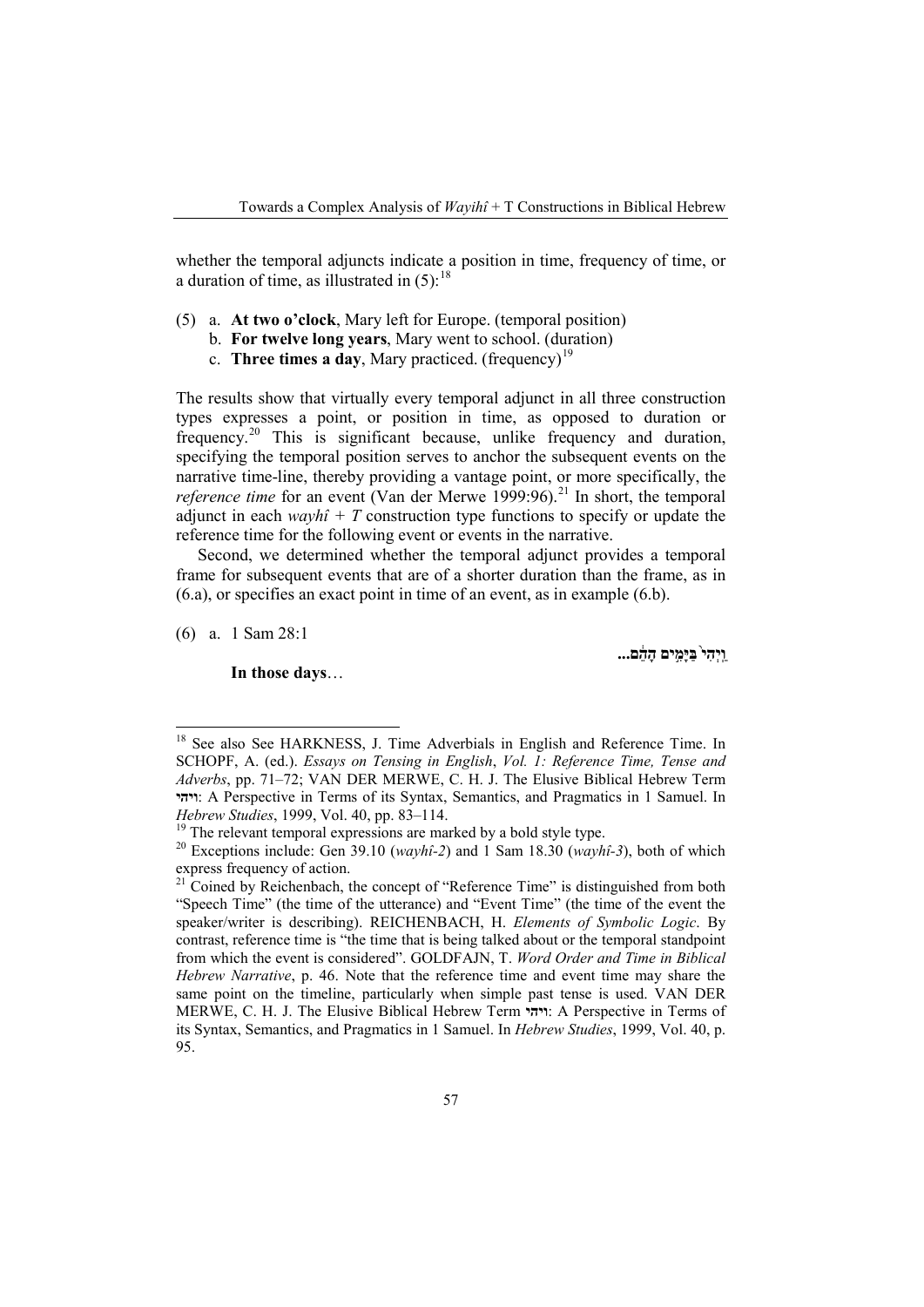## b. Num 11:25

## **וַיְהִ֗ י ֤כְּנוֹחַ עֲלֵיהֶם֙ הָר֔ וּחַ ...**

#### **At the moment when the spirit rested upon them**...

In each construction type, the majority of adjuncts refer to a stretch of time that provides the temporal frame for events that follow. However, the prevalence of this usage is distinct in the three types. Approximately 60%  $(105x/175x)^{22}$  of *wayhî*-1 constructions provide a temporal frame, with 40%  $(69x/175x)^{23}$  referring to an exact point in time. Similarly, approximately 57%  $(17x/30x)^{24}$  of *wayhî*-2 constructions provide a temporal frame, with a remaining  $43\%$   $(13x/30x)^{25}$  specifying an exact point in time. By contrast, in *wayhî*-3 constructions, a temporal frame is activated in approximately 88%  $(42x/48x)$ ,<sup>26</sup> with only 12%  $(6x/48x)^{27}$  referring to an exact point in time.

<sup>22</sup> See: Gen 4:3; 4:8; 8:6; 11:2–3; 12:11–13; 19:29; 19:34; 20:13; 21:22–23; 22:20–22; 25:11; 26:32; 27:1; 29:23; 30:25–26; 34:25; 35:22; 38:1; 38:28; 39:11; 40:20; 41:8; 43:2; 48:1; Exod 2:11; 2:23; 6:28–29; 14:24; 16:10; 16:13; 18:13; 19:16; 32:30; Num 7:1; 10:35; 17:7; 17:23; 22:41; 25:19–26:2; Josh 1:1–2; 3:2; 4:1–3; 4:11–12; 6:15; 9:16; 15:18; 24:29; Judg 1:1; 1:14; 3:18; 3:27; 6:25–26; 7:9–11; 9:42; 11:39; 14:15; 14:17; 16:4; 21:4; 1 Sam 1:4; 1:20; 11:11; 14:1; 16:6; 18:6; 20:24; 20:35; 24:2; 25:37; 25:38; 28:1; 2 Sam 2:1; 7:4–8; 8:1; 10:1; 11:1; 11:2; 11:14; 11:16; 12:18; 15:7–8; 16:16; 17:21; 21:18; 1 Kings 6:1; 11:15; 17:7; 18:4; 18:27; 18:36; 20:26; 20:29; 22:2; 2 Kings 2:1; 4:8; 4:11; 4:18; 6:24; 8:3; 8:15; 10:9; 19:35

<sup>23</sup> See: Gen 12:14; 19:17; 24:22; 24:30; 24:52; 29:10; 29:13; 35:17; 37:23; 38:24; 39:13–14; 39:19; Exod 32:19; Num 11:25; 16:31; Deut 2:16–19; 5:23; 31:24–26; Josh 5:8; 6:20; 8:14; 8:24; 9:1–2; 10:20; 10:24; 11:1–3; Judg 2:4; 7:15; 11:5; 11:35; 13:20; 14:11; 15:17; 1 Sam 4:5; 4:18; 5:9; 5:10; 9:26; 24:17; 2 Sam 4:4; 1 Kings 3:18; 5:21; 9:1–2; 12:2; 12:20; 13:4; 13:31–32; 14:6–16; 15:21; 16:18; 18:17; 18:29; 19:13; 20:12; 21:15; 21:16; 21:27; 22:33; 2 Kings 3:5; 4:6; 4:25–26; 5:7; 5:8; 6:20; 6:30; 9:22; 10:7; 10:25; 12:11;19:1; 22:11.

<sup>&</sup>lt;sup>24</sup> See: Gen 22:1; 39:10; Exod 12.29; 13:17; Josh 10:11; 23:1-2; 1 Sam 18:19; 23:6; 30:1; 2 Sam 1:1; 1:2; 3:6-7; 1 Kings 9:10-11; 11:29; 21:1; 2 Kings 12:7; 17:25.

<sup>&</sup>lt;sup>25</sup> See: Gen 27:30; 38:29; Josh 6:8; 1 Sam 13:10; 18:1; 2 Sam 13:36; 17:27-29; 1 Kings 22:32; 2 Kings 2:9; 4:40; Ezek 11:13; 2 Chron 13:15; 2 Chron 18:31.

<sup>26</sup> Gen 8:13; 14:1; 40:1; Exod 12:41; 12:51; 16:22; 16:27; 40:17; Lev 9:1; Num 10:11; Deut 1:3–4; 9:11; Josh 6:16; 1 Sam 18:30; 1 Kings 14:25; 17:17; 2 Kings 18:1; 18:9; 22:3–7; 25:1; 25.25; 25:27; Isa 7:1; 36:1; Jer 28:1–4; 36:1–3; 36:9; 52:4; 52:31; Ezek 1:1; 20:1; 26:1–3; 29:17–18; 30:20–21; 31:1–2; 32:1–2; 32:17–18; 33:21; Zech 7.1; 2 Chron 12:2–3; 24:4; 24:23.<br><sup>27</sup> See 1 Kings 8:54; 15:29; 16:11; Jer 36:16; Esther 5:2; Neh 1:4.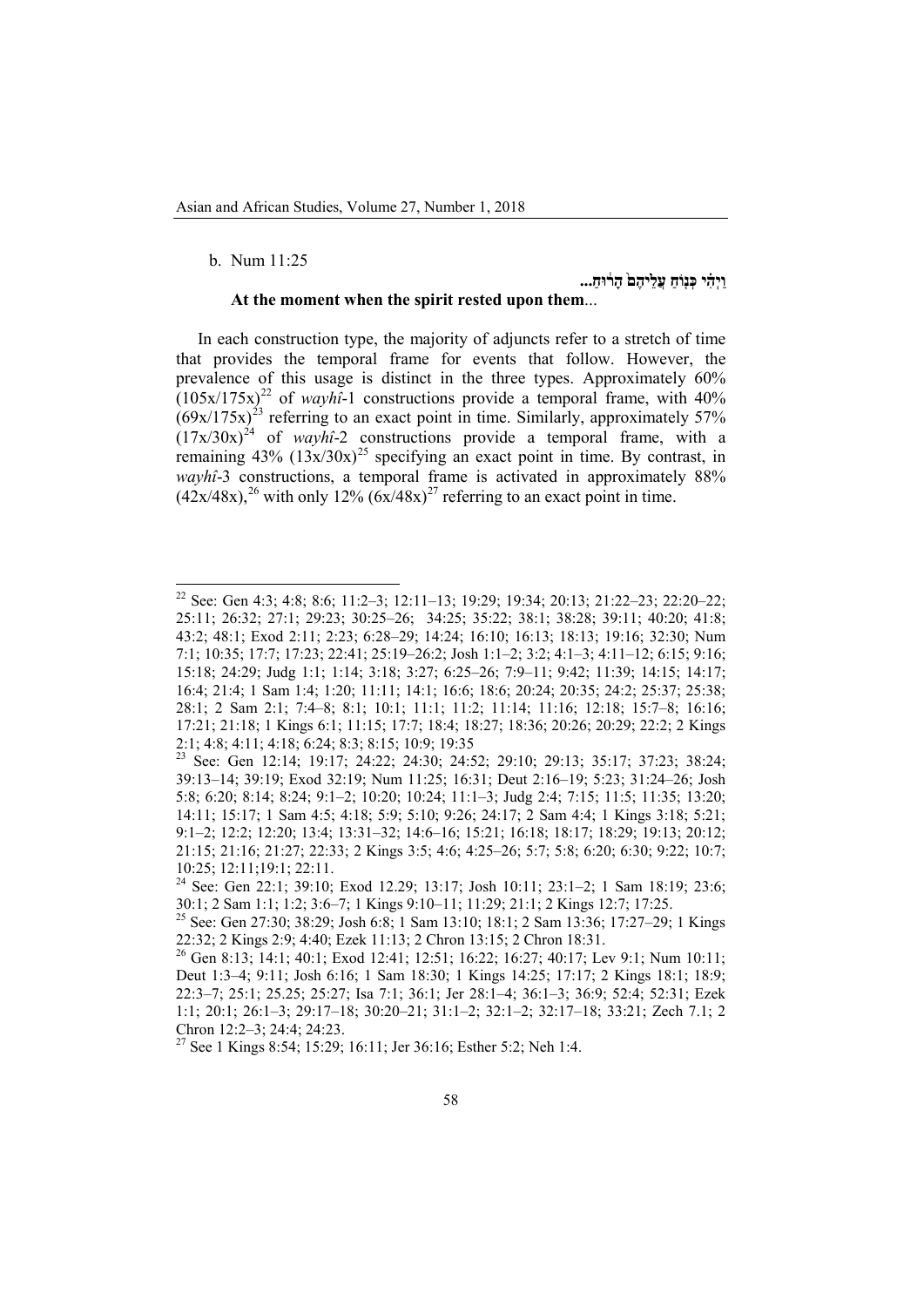## *2.2. Parameter 2: Discourse Pragmatics*

In addition to the temporal adjunct, we also analyzed the pragmatic profile of each construction both in terms of their function and distribution in discourse. That is to say that we carefully considered the points at which these constructions occurred within the narrative plot structure, such as at the introduction or conclusion of a scene or episode, or at thematically salient junctures within a scene or episode, such as the inciting moment, complication, or climax, etc.<sup>[28](#page-9-0)</sup>

We will discuss their functions in more detail below (cf. Section 3). Nevertheless, it suffices to say here that all three construction types contribute to the structure and organization of a coherent discourse. In particular, *wayhi +*  T constructions prototypically function to specify or update the reference time of an event or series of events, while simultaneously introducing the onset of a new development unit within the narrative.<sup>[29](#page-9-1)</sup>

Furthermore, both *wayhî*-1 and *wayhî*-2 constructions are virtually synonymous with respect to their distribution in discourse–an observation supported by the correspondence in the form and meaning of the temporal adjuncts in *wayhî*-1 and *wayhî*-2 constructions, respectively (cf. 2.1.1 and 2.1.2 above). Specifically, *wayhî*-1 and *wayhî*-2 prototypically occur at lower level thematic junctures within a narrative, often coinciding with the introduction of a new scene within a larger episode, as in (7.a-b), or at thematically salient transition points within a scene, such as the inciting moment/complication (8), turning point or climax (9.a-b), or the conclusion of a scene (10.a-b).

(7) New Scene

a. Gen 8:6 (*wayhî*-1) [30](#page-9-2)

## **וַ ֽיְהִ֕ י מִקֵּ֖ ץ אַרְ בָּעִ֣ים ֑יוֹם וַיִּפְתַּ֣ ח נ ֹ֔ חַ ֥ אֶת־חַלּוֹן הַתֵּ בָ֖ ה אֲשֶׁ֥ ר עָשָׂ ֽה׃**

<span id="page-9-0"></span><sup>28</sup> SKA, J. L. *Our Fathers Have Told Us: Introduction to the Analysis of Hebrew Narratives*, pp. 21–30.<br><sup>29</sup> Cf. HATAV, G. *The Semantics of Aspect and Modality: Evidence from English and* 

<span id="page-9-1"></span>*Biblical Hebrew*, pp. 76–83; VAN DER MERWE, C. H. J. The Elusive Biblical Hebrew Term **ויהי**: A Perspective in Terms of its Syntax, Semantics, and Pragmatics in 1 Samuel. In *Hebrew Studies*, 1999, Vol. 40; VAN DER MERWE, C. H. J., NAUDE, J. *A Biblical Hebrew Reference Grammar.*<br><sup>30</sup> See also: Gen 11:2–3; 19:34; 22:20–22; 24:22; 30:25–26; Exod 2:23; 6:28–29; 16:13;

<span id="page-9-2"></span><sup>18:13; 19:16; 32:30;</sup> Num 17:23; 22:41; Josh 3:2; 4:1–3; 4:11–12; 6.15; 9:16; 11:1–3; 15:18; Judg 1:14; 3:27; 6:25–26; 7:9–11; 9:42; 14:15; 16:4; 21:4; 1 Sam 14:1; 16:6; 18:6; 20:24; 20:35; 24:2; 2 Sam 11:14; 11:16; 16:16; 17:21; 1 Kings 2.39; 9:1–2; 11:15; 12:2; 2 Kings 4:11; 4:18; 10:9.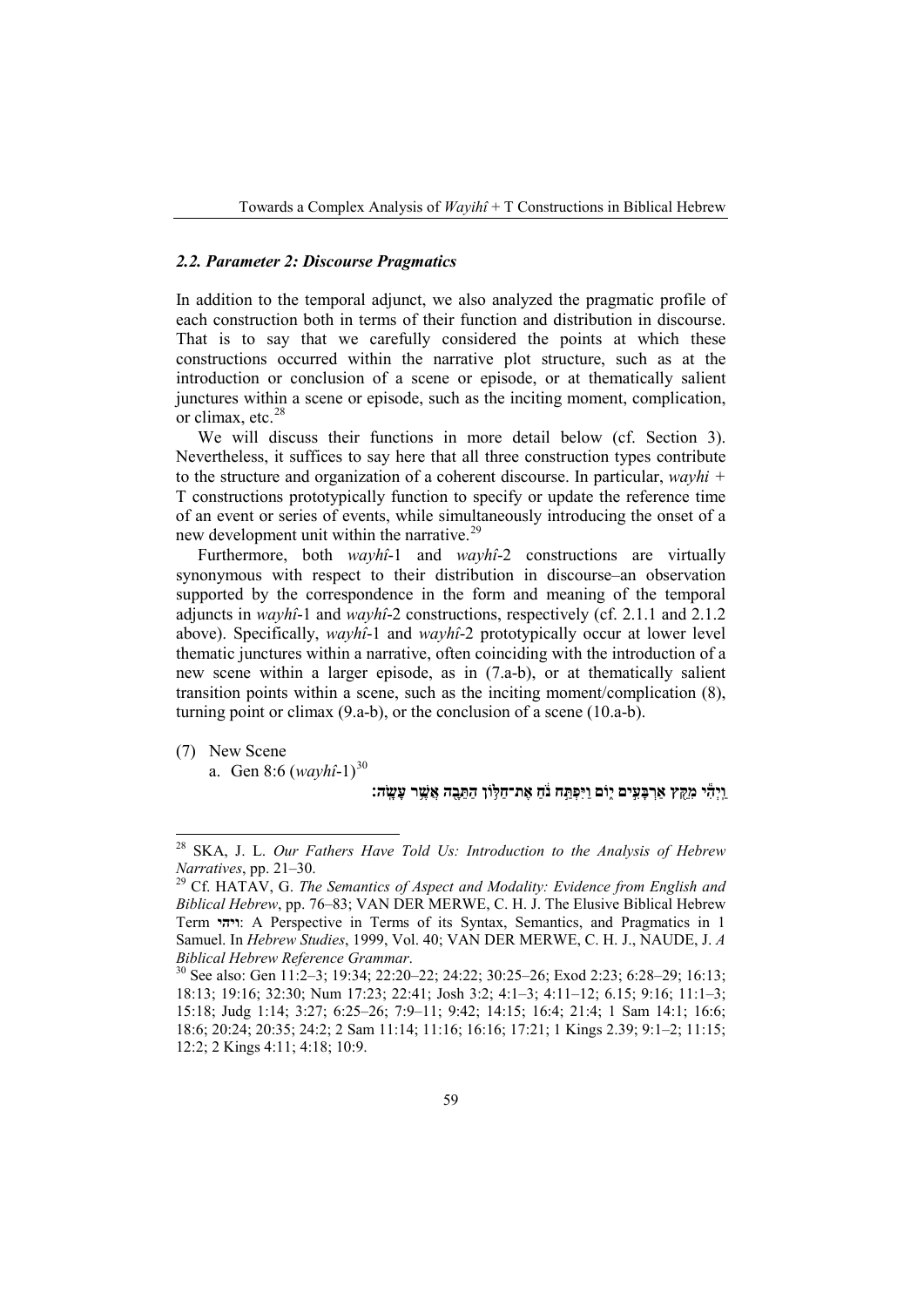**At the end of forty days**, Noah opened the window of the ark that he had made.

b. 1 Sam 23:6 (*wayhî*-2) [31](#page-10-0)

**וַיְהִ֗ י בִּ֠ בְר ֹחַ אֶבְיָתָ֧ ר בֶּן־אֲחִימֶ֛ לֶ� אֶל־דָּוִ֖ד קְעִילָ֑ה ֖אֵפוֹד יָרַ֥ ד בְּיָדֽוֹ׃ When Abiathar son of Ahimelech fled to David at Keilah**, he came down with an ephod in his hand.

(8) Inciting Moment / Complication

Gen 12:11 (*wayhî*-1)<sup>32</sup>

**וַיְהִ֕ י כַּאֲשֶׁ֥ ר הִקְרִ֖ ֣ יב לָבוֹא מִצְרָ֑ יְמָה וַיּ ֹ֙אמֶר֙ אֶל־שָׂ רַ֣ י אִשְׁ תּ֔ וֹ הִנֵּה־נָ֣א יָדַ֔ עְתִּ י כִּ֛י אִשָּׁ֥ ה יְפַת־מַרְ אֶ֖ ה אָ ֽתְּ׃**

**When he was about to enter Egypt**, he said to his wife Sarai, "I know well that you are a woman beautiful in appearance;  $\int_1^{12}$  and when the Egyptians see you, they will say, 'This is his wife'; then they will kill me, but they will let you live.  $13$  Say you are my sister, so that it may go well with me because of you, and that my life may be spared on your account."]<sup>33</sup>

- (9) Turning Point / Climax
	- a. Num 16:31 (*wayhî*-1)<sup>34</sup>

וַיְהִי כְּכַלֹּתוֹ לְדַבֵּר אֵת כָּל־הַדְּבָרִים הָאֵלֶה וַתִּבְּקִע הָאֲדָמֶה אֲשֶׁר תַּחְתֵּיהֶם:... **As soon as he finished speaking all these words**, the ground under them was split apart.  $\int_0^{32}$  The earth opened its mouth and swallowed them up, along with their households—everyone who belonged to Korah and all their goods.<sup>33</sup> So they with all that belonged to them went down alive into Sheol; the earth closed over them, and they perished from the midst of the assembly.]

<span id="page-10-0"></span><sup>&</sup>lt;sup>31</sup> Also see: Gen 22:1; 27:30; Exod 12:29; 13:17; 1 Sam 18:1; 30:1; 2 Sam 1:2; 3:6–7; 17:27–29; 1 Kings 9:10–11; 11:29; 21:1; 2 Kings 2:9; 12:7.

<sup>&</sup>lt;sup>32</sup> Also see: Gen 4:6; 29:23; 41:8; 43:2; 2 Sam 11:2; 1 Kings 18:17; 20:12.<br><sup>33</sup> The brackets represent English text provided for context. The Hebrew source text has not been provided in the example.

<sup>34</sup> Also see: Gen 4:8; 12:14; 19:17; 24:52; 29:10; 29:13; 34:25; 35:17; 37:23; 38:24; 38:28; 39:11; 39:13–14; 39:19; Exod 14:24; 16:10; 32:19; Num 11:25; 16:31; 17:7; Deut 2:16–19; 5:23; 31:24–26; Josh 6:20; 8:14; 8:24; 9:1–2; 10:24; 11:1–3; Judg. 2:4; 3:18; 7:15; 11:5; 11:35; 13:20; 14:11; 1 Sam 4:5; 4.18; 5.9; 5:10; 11.11 ;24:17; 25:38; 2 Sam 4:4; 12:18; 1 Kings 9:1–2; 13:4; 14:6–16; 16:18; 18:27; 18:29; 18:36; 19:13; 20:29; 21:15; 21:16; 21:27; 22:33; 2 Kings 5:7; 5:8; 6:20; 6:30; 8:3; 9:22; 10:7; 10:25; 19:1; 19:35; 22:11.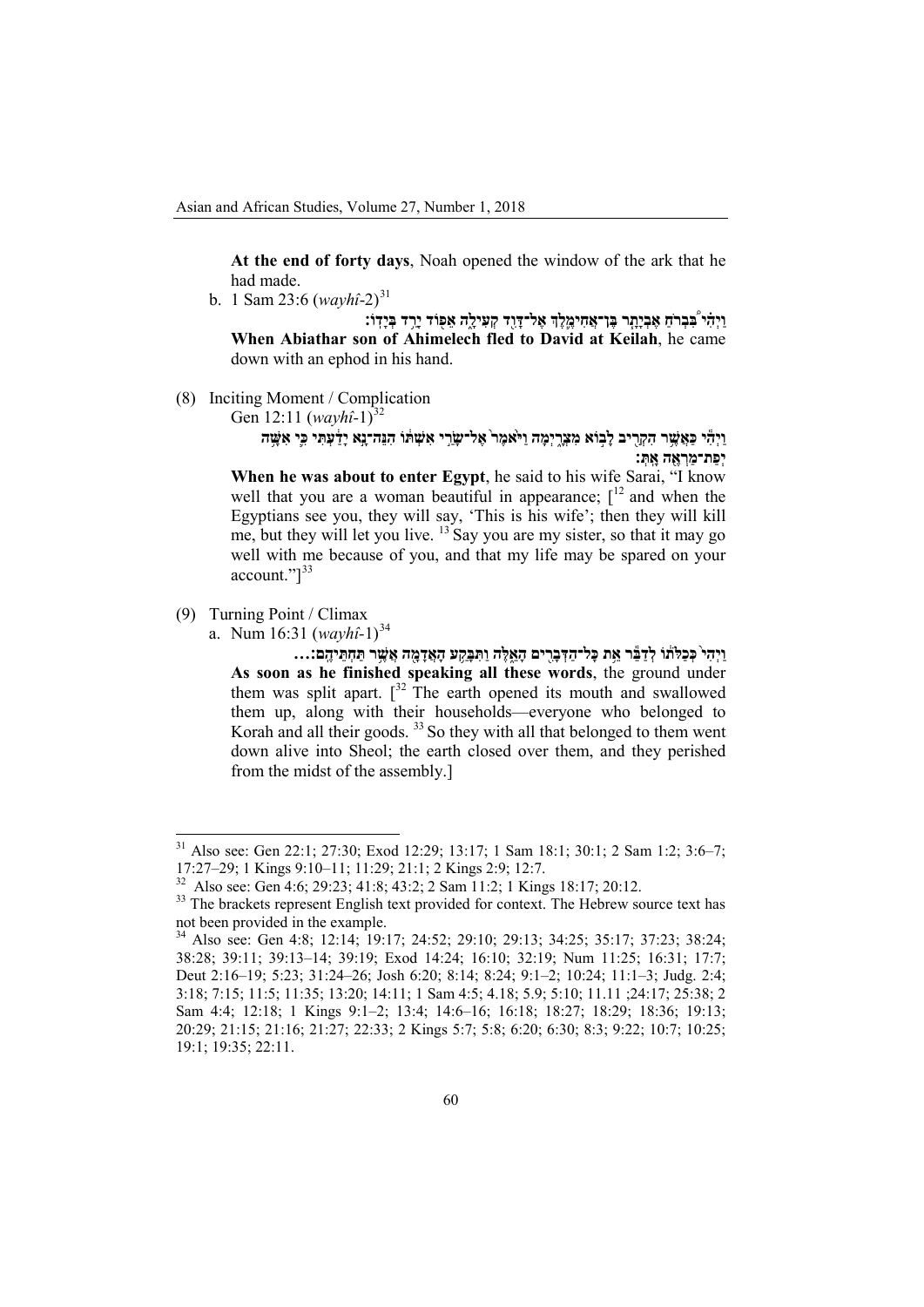b. 2 Chron 13:15 (*wayhî*-2) [35](#page-11-0)

**וַיְהִ֗ י בְּהָרִ ֙יעַ֙ אִ֣ישׁ יְהוּדָ֔ ה וְהָאֱ�הִ֗ ים נָגַ֤ף אֶת־יָ ֽרָ בְעָם֙ וְכָל־יִשְׂ רָ אֵ֔ ל לִפְנֵ֥י אֲבִיָּ֖ה וִיהוּדָ ֽה׃** …**And when the people of Judah shouted**, God defeated Jeroboam and all Israel before Abijah and Judah. [ 16 The Israelites fled before Judah, and God gave them into their hands. <sup>17</sup> Abijah and his army defeated them with great slaughter; five hundred thousand picked men of Israel fell slain.]

## (10) Conclusion

a. Gen 25:11 (*wayhî*-1)<sup>36</sup>

ויהי אחרי מות אברהם ויברד אלהים את־יצחק בנו וישב יצחק עם־באר לחי ראי: ס **After the death of Abraham** God blessed his son Isaac. And Isaac settled at Beer-lahai-roi.

b. Ezek 11:13 (*wayhî*-2)<sup>37</sup>

**וַ ֽיְהִי֙ כְּהִנָּ֣בְאִ֔ י וּפְלַטְיָ֥הוּ בֶן־בְּנָיָ֖ה מֵ֑ ת וָאֶפּ ֹ֨ ל עַל־פָּנַ֜ י וָאֶזְעַ֣ ק קוֹל־גָּד֗ וֹל וָא ֹמַר֙ אֲ הָהּ֙ אֲד ֹנָ֣י יְהוִ֔ ה כָּלָה֙ אַתָּ֣ הע ֹשֶׂ֔ ה אֵ֖ ת שְׁ אֵרִ֥ ית יִשְׂ רָ אֵ ֽל׃ פ While I was prophesying**, Pelatiah son of Benaiah died. Then I fell down on my face, cried with a loud voice, and said, "Ah Lord God! will you make a full end of the remnant of Israel?"

Moreover, in both *wayhî*-1 and *wayhî*-2 constructions a few tokens involve some kind of semantic repetition or redundancy. More specifically, the content of a preceding proposition (typically at least the main verb) is sometimes repeated by the temporal adjunct in the  $wayh\hat{i} + T$  construction. The result is a cohesive device referred to in the literature as 'Tail-Head Linkage' (=THL), so named because the tail of one clause becomes the head of the next (van Gijn et al. 2014).<sup>38</sup> This occurs for example in the  $wayh\hat{i}$ -2 construction in Gen. 19.17, represented in (11):

<span id="page-11-0"></span><sup>&</sup>lt;sup>35</sup> Also see: Josh 10:11; 1 Sam 13:10; 2 Kings 4:40.<br><sup>36</sup> See also: Gen 19:29; Num 11:25; Josh 5:8; 10:20; 24:29; Judg 2:4; 15:17; 1 Sam 9:26; 2 Sam 4:4; 2 Kings 4:6; 10:25<br><sup>37</sup> See also: Gen 39:10; 1 Sam 18:19; 2 Sam 13:36.

<sup>&</sup>lt;sup>38</sup> Cf. DE VRIES, L. Towards a Typology of Tail-Head Linkage in Papuan Languages. In *Studies in Language*, 2005, Vol. 29, pp. 363–384; DE VRIES, L. Areal pragmatics of New Guinea: Thematization, distribution and recapitulative linkage in Papuan narratives. In *Journal of Pragmatics*, 2006, Vol. 38, pp. 811–828; HENGEVELD, MACKENZIE, J. L. *Functional Discourse Grammar: A Typologically-Based Theory of Language Structure*; GUILLAUME, A. Subordinate Clauses, Switch-Reference, and Tail-Head Linkage in Cavineña Narratives. In VAN GIJN, R., HAUDE, K., MUYSKEN, P. (eds.). *Subordination in Native South American Languages*, pp. 109– 140.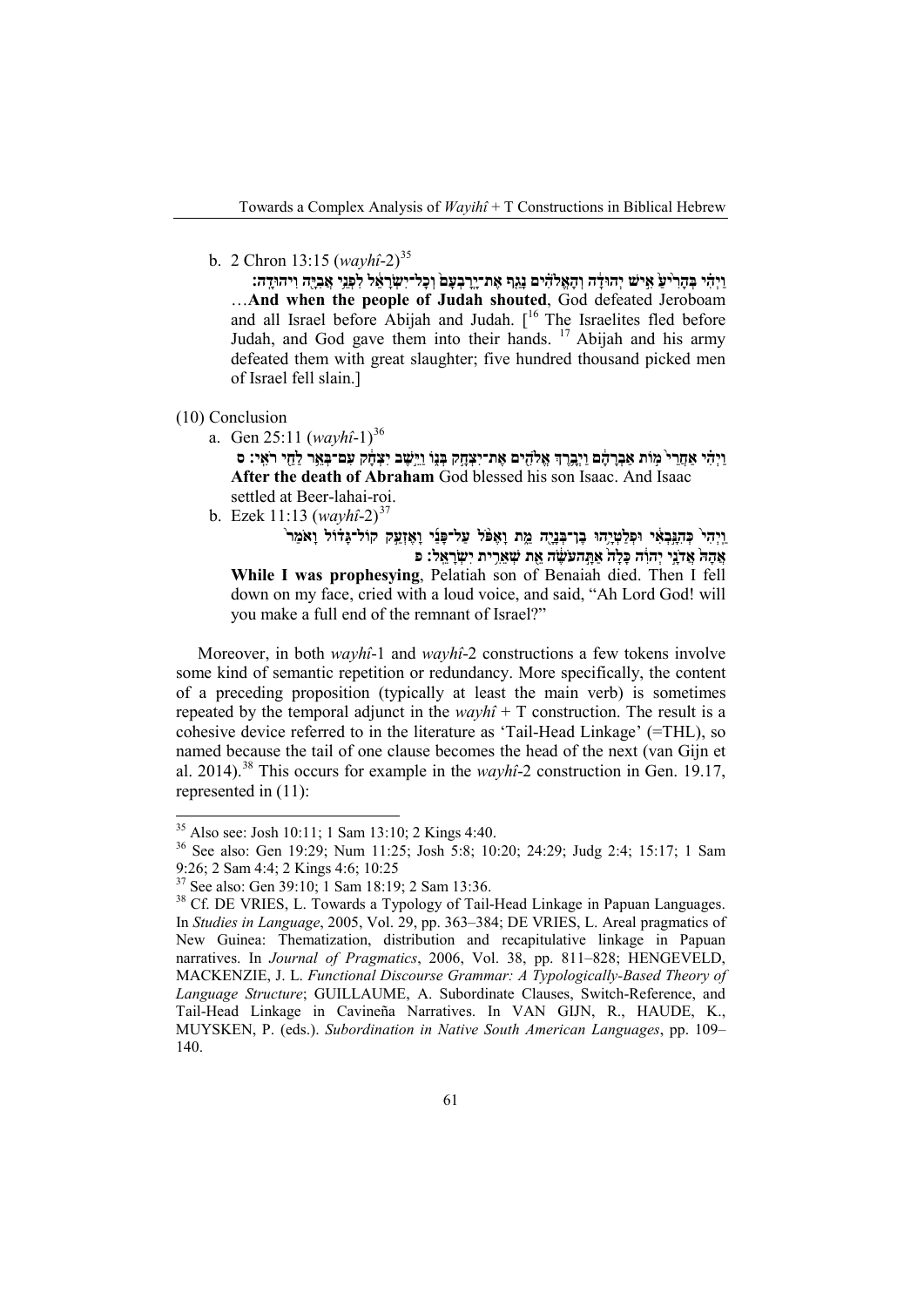# $(11)$  2 Chron  $13:15^{39}$  $13:15^{39}$  $13:15^{39}$

ויריעו איש יהודה ויהי בהריע איש יהודה והאלהים נגף את־ירבעם וכל־ישראל **לִפְנֵ֥יאֲבִיָּ֖ה וִיהוּדָ ֽה׃ Then the people of Judah raised the battle shout. And when the people of Judah shouted**, God defeated Jeroboam and all Israel before Abijah and Judah.

In these cases, the *wayhî* +  $T$  construction restates the event time of the previous proposition. This has the pragmatic effect of slowing down the processing of the narrative in order to highlight the importance of what follows. Significantly, virtually every occurrence of THL occurs immediately before the inciting moment or climax of a scene or episode.

Furthermore, only rarely do *wayhî*-1 and *wayhî*-2 occur at larger thematic boundaries, such as the introduction of an episode, as in (12):

 $(12)$  Gen 38:1<sup>40</sup>

**וַ ֽיְהִי֙ בָּעֵ֣ ת הַהִ֔ וא וַיֵּ֥רֶ ד יְהוּדָ֖ ה מֵאֵ֣ ת אֶחָ֑יו וַיֵּ֛ט עַד־אִ֥ישׁ עֲדֻלָּמִ֖ ֥ י וּשְׁ מוֹ חִירָ ֽ ה׃ And it happened at that time** that Judah went down from his brothers and settled near a certain Adullamite whose name was Hirah.

In contrast to *wayhî*-1 and *wayhî*-2*,* however, the vast majority of *wayhî*-3 constructions occur at the onset of larger thematic units, as in (13a.), with only a few tokens occurring at lower level thematic junctures, as in (13.b). This distribution is consistent with the findings in 2.1.1, where we observed that the majority of temporal adjuncts in *wayhî*-3 consist of a date formula of some kind.

(13) a. 2 Kings 18:1<sup>41</sup>

וַיְהִי בִּשְׁנַת שָׁלֹשׁ לְהוֹשֵׁעַ בֶּן־אֵלֶה מֶלֶךְ יִשְׂרָאֵל מָלֵךְ חִזְקִיָּה בֶן־אָחֶז מֶלֶךְ יְהוּדֶה: **In the third year of King Hoshea son of Elah of Israel**, Hezekiah son of King Ahaz of Judah began to reign.

<span id="page-12-0"></span><sup>39</sup> See also: *wayhî-*<sup>1</sup> Gen 12:14; 19:17; 35:17; 39:13–14; 39:19; Num 11:25; 16:31; Deut 2:16–19; Josh 4:1–3; 6:20; 10:24; Judg 11:5; 1 Sam 5.9; 5:10; 24:2; 24:17; 2 Sam 4:4; 1 Kings 21:15; 21:27; 2 Kings 10:7. *wayhî-*2*:* 1 Sam 13:10; 2 Kings 2:9; 2 Chron

<sup>13:15.</sup> *wayhî-*3*:* 1 Sam 18:30; 1 Kings 15:29; 16:11. <sup>40</sup> See also: Exod 2:11; Num. 7:1; Josh 1:1–2; Judg. 1:1; 2 Sam 8:1; 11:1; 1 Kings 6:1; 22:2; 2:1; 6:24.

<sup>41</sup> See also: Gen 14:1; 40:1; Exod 40:17; Lev 9:1; Num 10:11; Deut 1:3–4; 1 Kings 8:54; 14:25; 17:17; 2 Kings 18:1; 18:9; 22:3–7; 25:1; 25.25; 25:27; Isa 7:1; 36:1; Jer 28:1–4; 36:1–3; 36:9; 52:4; 52:31; Ezek 1:1; 20:1; 26:1–3; 29:17–18; 30:20–21; 31:1–2; 32:1–2; 32:17–18; 33:21; 7:1; 2 Chron 12:2–3; 24:23.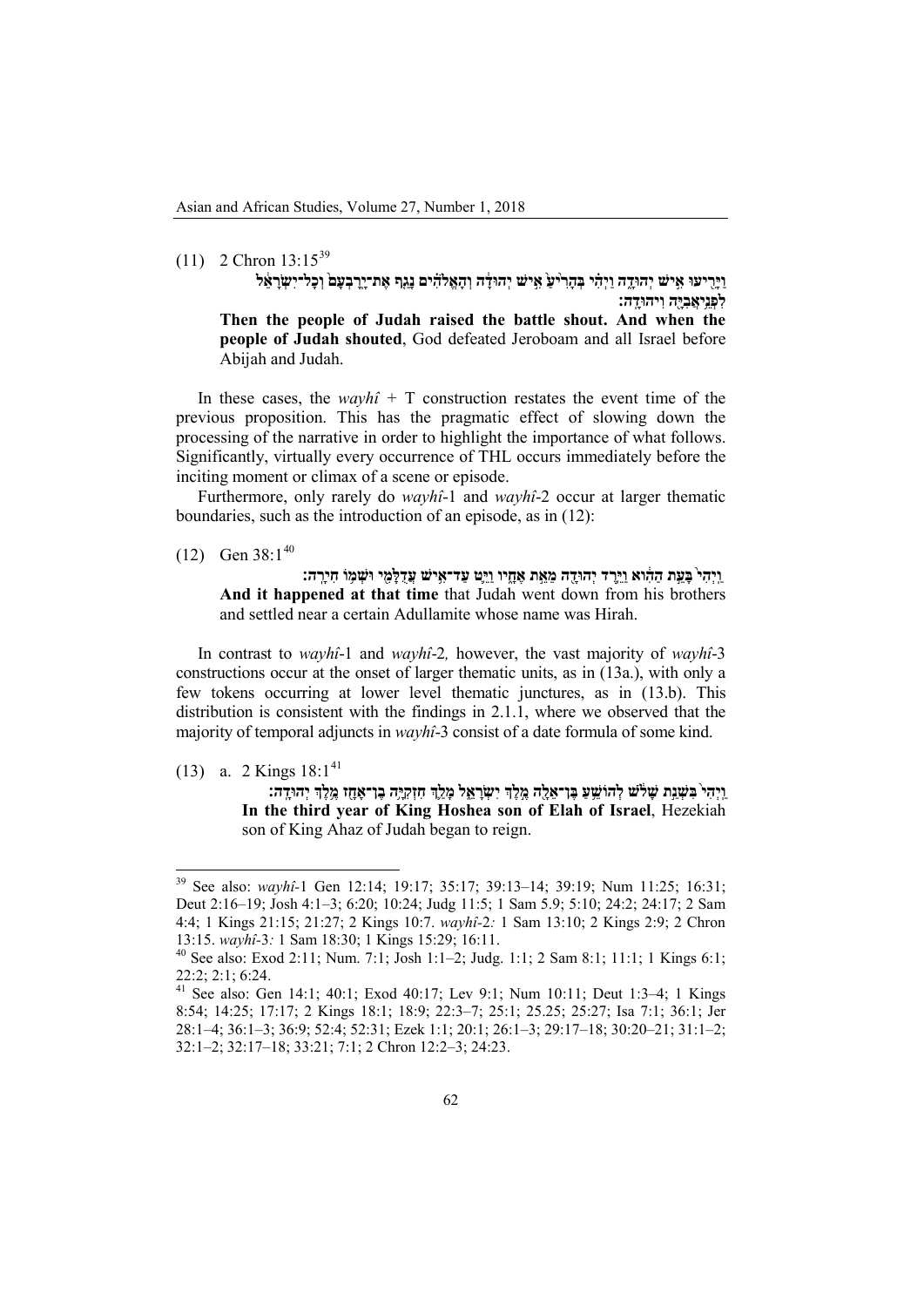## b. Jer  $36:16^{42}$  $36:16^{42}$  $36:16^{42}$

**וַיְהִ֗ י כְּשָׁ מְעָם֙ אֶת־כָּל־הַדְּבָרִ֔ ים ֖ פָּחֲדוּ אִ֣ ישׁ אֶל־רֵ עֵ֑ הוּ וַיּ ֹֽאמְרוּ֙ אֶל־בָּר֔ וּ� הַגֵּ֤יד נַגִּיד֙ לַמֶּ֔ לֶ�אֵ֥ ת כָּל־הַדְּבָרִ֖ ים הָאֵ ֽלֶּה׃ When they heard all the words**, they turned to one another in alarm, and said to Baruch, "We certainly must report all these words to the king.

## *2.3. Parameter 3: Verbal Semantics (TAM)*

Finally, we turn our attention to the tense-aspect semantics of the verb in each construction type. The analysis of the data reveals that the *wayyiqtol* form used in *wayhî*-1 constructions expresses a perfective past value (14.a) in the vast majority of cases (i.e.  $169x/175x$ , which constitutes nearly  $96\%$ ).<sup>43</sup> In the remaining cases, *wayyiqtol* conveys the nuance of durative past  $(14.b)^{44}$  and pluperfect (14.c).<sup>45</sup> In each of the 18 tokens where a static root is employed, *wayyiqtol* introduces dynamic actions (14.d) rather than states. To be precise, the *wayyiqtol* form of static roots is interpreted as a perfective past  $(16x)$ <sup>46</sup>, a pluperfect  $(1x)$  or a durative past  $(1x)$ .<sup>47</sup>

<span id="page-13-0"></span><sup>&</sup>lt;sup>42</sup> See also: Gen 8:13; 1 Sam 18:30; 1 Kings 15:29; Jer 36:16; Esther 5:2.<br><sup>43</sup> See also: Gen 4:3; 4:8; 8:6; 11:2–3; 12:11–13; 12:14; 19:17; 19:29; 19:34; 20:13; 21:22–23; 22:20–22; 24:22; 24:30; 24:52; 25:11; 26:32; 27:1; 29:10; 29:13; 29:23; 30:25–26; 34:25; 35:17; 35:22; 37:23; 38:1; 38:24; 38:28; 39:11; 39:13–14; 39:19; 40:20; 41:8; 43:2; 48:1; Exod 2:11; 2:23; 6:28–29; 14:24; 16:10; 16:13; 18:13; 19:16; 32:19; 32:30; Num 7:1; 11:25; 16:31; 17:7; 17:23; 22:41; 25:19–26:2; Deut 2:16–19; 5:23; 31:24–26; Josh 1:1–2; 3:2; 4:1–3; 4:11–12; 6.15; 6:20; 8:14; 8:24; 9:1–2; 9:16; 10:20; 10:24; 11:1–3; 15:18; 24:29; Judg 1:1; 1:14; 2:4; 3:18; 3:27; 6:25–26; 7:9–11; 7:15; 9:42; 11:5; 11:35; 11:39; 13:20; 14:11; 14:15; 14:17; 15:17; 16:4; 21:4; 1 Sam 1:20; 4:5; 4:18; 5:9; 5:10; 9:26; 11:11; 14:1; 16:6; 18:6; 20:24; 20:35; 24:2; 24:17; 25:37; 25:38; 28:1; 2 Sam 2:1; 4:4; 7:4–8; 8:1; 10:1; 11:1; 11:2; 11:14; 11:16; 12:18; 15:7–8; 16:16; 17:21; 21:18; 1 Kings 2:39; 3:18; 5:21; 6:1; 9:1–2; 11:15; 12:2; 12:20; 13:4; 13:31–32; 14:6–16; 15:21; 16:18; 17:7; 18:4; 18:17; 18:27; 18:36; 19:13; 20:12; 20:26; 20:29; 21:15; 21:16; 21:27; 22:2; 22:33; 2 Kings 2:1; 3:5; 4:6; 4:8; 4:11; 4:18; 4:25–26; 5:7; 5:8; 6:20; 6:24; 6:30; 8:3; 8:15; 9:22; 10:7; 10:9; 10:25; 12:11; 19:1; 19:35; 22:11.<br><sup>44</sup> See Num 10:35; Josh 5:8; 1 Sam 1:4; 1 Kings 18:29 (4x | 2%).

<sup>&</sup>lt;sup>45</sup> See Exod 2:11 (1x | 1%). However, this example may also be interpreted as a perfective past. The example 1 Sam 25:2 is excluded from the semantic analysis as it is highly problematic.

<sup>&</sup>lt;sup>46</sup> See Gen 27:1; 39:19; Exod 2:23; 18:13; 19:16; Josh 24:29; Judg 16:4; 1 Sam 5:9; 20:24; 2 Sam 7:4–8; 10:1; 12:18; 21:18; 1 Kings 5:21; 17:7; 21:15.

 $^{47}$  See Exod 2:11 (pluperfect) and Josh 5:8 (durative past).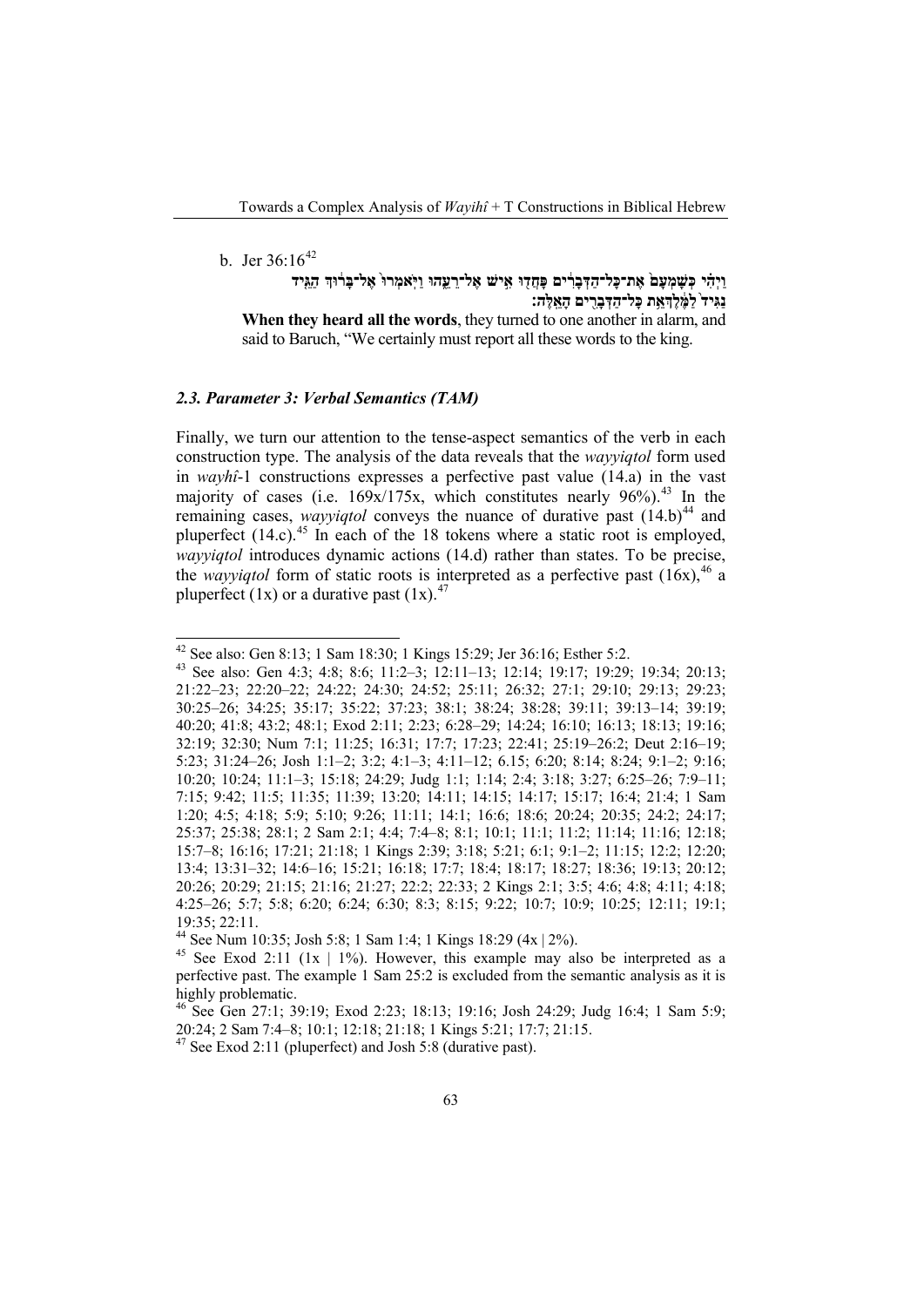(14) a. Gen  $4:3^{48}$  $4:3^{48}$  $4:3^{48}$ 

**וַ ֽיְהִ֖ י מִקֵּ֣ ץ יָמִ֑ ים וַיָּבֵ֨ א קַ֜ יִן מִפְּרִ֧ י הָ ֽאֲדָמָ֛ ה מִנְחָ֖ ה לַ ֽיהוָ ֽה׃** At the designated time (at the end of the days) Cain **brought** some of the fruit of the ground for an offering to the Lord.

b. Josh 5:8

**וַיְהִ֛י כַּאֲשֶׁ ר־תַּ֥ מּוּ ֖ כָל־הַגּוֹי ֑ לְהִמּוֹל ֥ וַיֵּשְׁ בוּ תַ חְתָּ֛ ם בַּ ֽמַּחֲנֶ֖ה עַ֥ ד חֲיוֹתָ ֽם׃** When all the nation had been circumcised, they **stayed** there in the camp until they had healed.

c. Exod 2:11

**וַיְהִ֣י׀ בַּיָּמִ֣ים הָהֵ֗ ם וַיִּגְדַּ֤ ל מ ֹשֶׁ ה֙ וַיֵּצֵ֣א אֶל־אֶחָ֔ יו** In those days, when Moses **had grown up** (or Moses **grew old**), he went out to his people.

d. Gen 39:19

## **וַיְהִי֩ כִשְׁ מ ֹ֨ עַ אֲד ֹנָ֜ יו אֶת־דִּבְרֵ֣ י אִשְׁ תּ֗ וֹ אֲשֶׁ֨ ר דִּבְּרָ֤ ה אֵלָיו֙ לֵאמ ֹ֔ ר כַּדְּבָרִ֣ ים הָאֵ֔ לֶּה עָ֥שָׂ הּ לִ֖י עַבְדֶּ֑ � וַיִּ֖חַר אַפּֽוֹ׃**

When his master heard the words that his wife spoke to him, saying, "This is the way your servant treated me," he **became angry**.

With respect to the semantics of the *qatal* form in *wayhî*-2 constructions, a majority–approximately 77% (22x/30x)–unambiguously convey the sense of a perfective past (15.a).<sup>49</sup> In 3 tokens (10%), *qatal* expresses a pluperfect value  $(15.b),<sup>50</sup>$  and in an additional 3 (10%), it conveys a stative past value (15.c).<sup>51</sup> In general, if a stative root is used, a stative reading is more typical than a dynamic one (i.e. 3x/4x).<sup>52</sup>

(15) a. Gen 21:11

**וַיְהִ֗ י אַחַר֙ הַדְּבָרִ֣ ים הָאֵ֔ לֶּה וְהָ֣אֱ�הִ֔ ים נִסָּ֖ ה אֶת־אַבְרָ הָ֑ ם** After these things, God **tested** Abraham.

b. 2 Sam 3:6

ויהי בְּבֹא דוד ואֲנַשֵׁיו צִקְלְג בּיִּוֹם הִשְׁלִישִׁי ועֲמלקִי כֵּשְׁטּוּ אֱל־נָגֶב וְאֱל־צִקְלֹג Now when David and his men came to Ziklag on the third day, the Amalekites **had made** a raid on the Negeb and on Ziklag.

<span id="page-14-0"></span><sup>&</sup>lt;sup>48</sup> The relevant *qatal* and *wayyiqtol* forms are marked in bold.<br><sup>49</sup> See Gen 22:1; 27:30; 38:29; Exod 12:29; 13:17; Josh 6:8; 10:11; 23:1–2; 1 Sam 13:10; 18:1; 18:19; 23:6; 2 Sam 1:1; 1:2; 13:36; 17:27–29; 1 Kings 9:10–11; 22:32; 2 Kings 2:9; 4:40; Ezek 11:13; 2 Chron 13:15; 18:31.

<sup>&</sup>lt;sup>50</sup> See 1 Kings 11:29; 2 Kings 12:7; 1 Sam 30:1. Additionally, in one case (Gen 39.10), two readings are possible: perfective past and durative past.

<sup>&</sup>lt;sup>51</sup> See 2 Sam 3:6–7; 1 Kings 21:1; 2 Kings 17:25.<br><sup>52</sup> An exception is Ezek 11:13 where the stative root rather functions perfectively.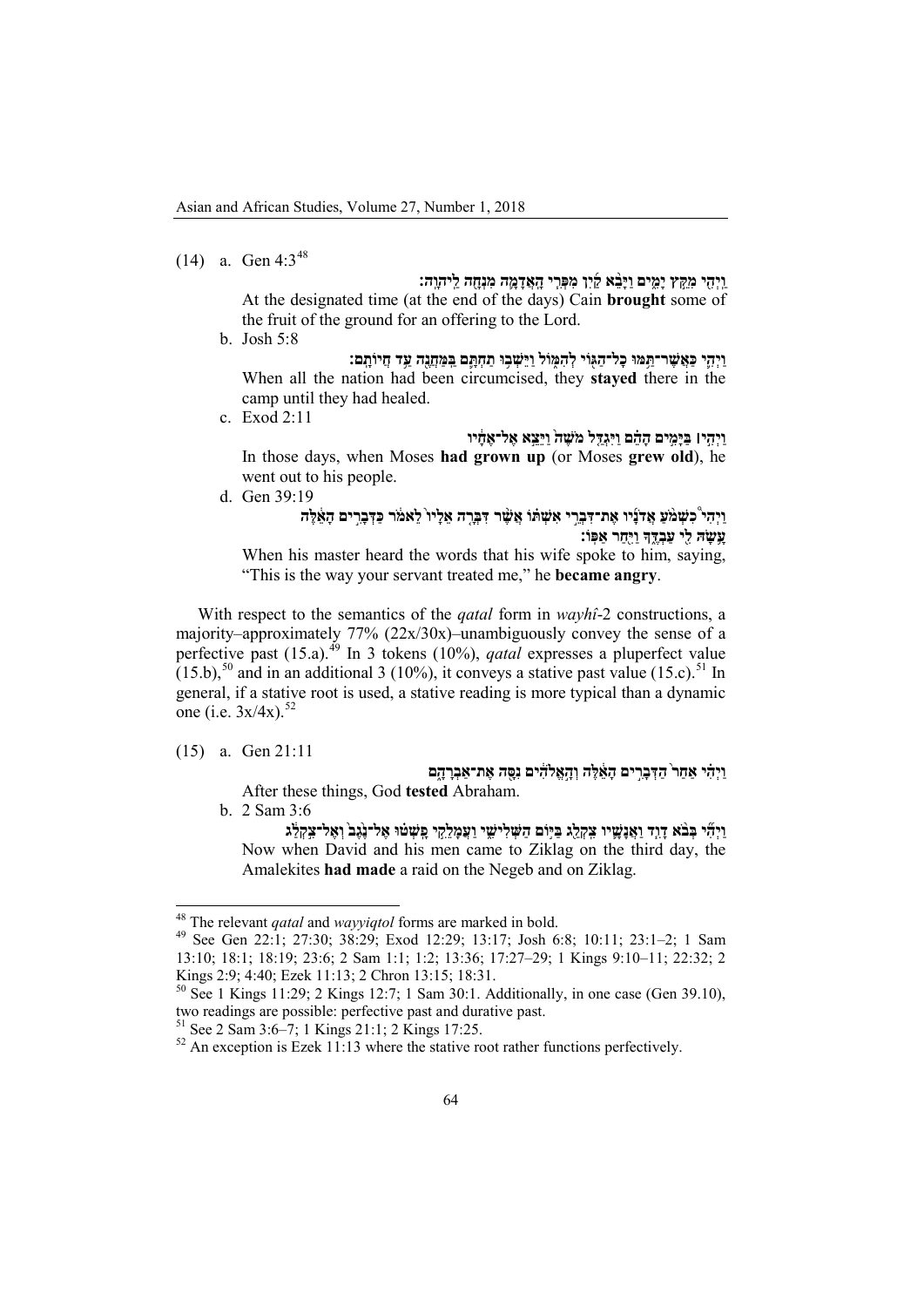## c. 1 Kings. 21:1

**וַיְהִ֗ י אַחַר֙ הַדְּבָרִ֣ ים הָאֵ֔ לֶּה כֶּ֧רֶ ם הָיָ֛ה ֥ לְנָבוֹת הַיִּזְרְ עֵאלִ֖י אֲשֶׁ֣ ר בְּיִזְרְ עֶ֑ אל** After these things, Naboth the Jezreelite **had** a vineyard in Jezreel, beside the palace of King Ahab of Samaria.

Overall, the TAM profile of the verb employed in *wayhî-*2 constructions differs from the profile exhibited in the *wayhî*-1 type by allowing for stative uses of static roots and a more extensive use of the pluperfect sense.

The TAM properties of *qatal* in *wayhî*-3 constructions are similar to the profile exhibited both by the *wayyiqtol* in *wayhî*-1 and *qatal* in *wayhî*-2. Like *wayyiqtol* in *wayhî*-1, the vast majority–approximately 90% (43x/48x)–of *qatal* forms in *wayhî*-3 express a perfective past value, as in (16.a).<sup>53</sup> Moreover, similar to *wayhî*-1, the pluperfect sense is scarce (16.b), and stative roots commonly yield a dynamic interpretation. To be exact, in 11 unambiguous tokens, the stative root *qatal* functions as a perfective past  $(10x)^{54}$  (as in 16.c) or pluperfect (1x).<sup>55</sup> However, like *wayhî*-2, stative past readings of stative roots are also possible (see 16.d) (3x | 6%).*5F* 56

(16) a. Gen 40:1

וַיְהִי אַחַר הַדְּבָרִים הָאֶלֶה חָטְאָוּ מַשְׁקֵה מֱלֶדְ־מִצְרָיִם וְהָאֹפֶה לַאֲדֹנֵיהֶם לְמֶלֶדְ מִצְרִיִם Some time after this, the cupbearer of the king of Egypt and his baker **offended** their lord the king of Egypt.

b. Gen 8:13

## "וַיִּהִי בְּאֲחָת וְשָׁשׁ־מֶאוֹת שָׁנָה בְּרְאשׁוֹן בְּאֲחֶד לַחֹדֵשׁ חָרְבְוּ הַמֵּיִם מֵעֲל הָאֲרֵץ **וַיָּ֤סַר נ ֹ֙חַ֙ אֶת־מִכְסֵ֣ ה הַתֵּ בָ֔ ה**

In the six hundred first year, in the first month, on the first day of the month, (when) the waters **had been dried up** (**were dried up**) from the earth, Noah removed the covering of the ark.

<sup>&</sup>lt;sup>53</sup> See Gen 14:1; 40:1; Exod 12:41; 12:51; 16:27; 16:22; Lev 9:1; Deut 9:11; 1 Sam 18:30; 1 Kings 8:54; 15:29; 16:11; Isa 7:1; Esther 5:2; 2; Neh 1:4; Chron 24:23.

<sup>&</sup>lt;sup>54</sup> See 2 Kings 18:1; Jer 36:1–3; Ezek 26:1–3; 29:17–18; 30:20–21; 31:1–2; 32:1–2; 32:1–2; 32:1–2; heh 1:4.

<sup>&</sup>lt;sup>55</sup> Gen 8:13.  $\frac{55}{6}$  See 1 Kings 17:17; Jer 36:16; 2 Chron 24:4. Note that in these all cases, a perfective past interpretation is also admissible. Additionally, in one case (Josh 6.16), *qatal*  communicates the sense of a durative past, although a perfective reading is also possible.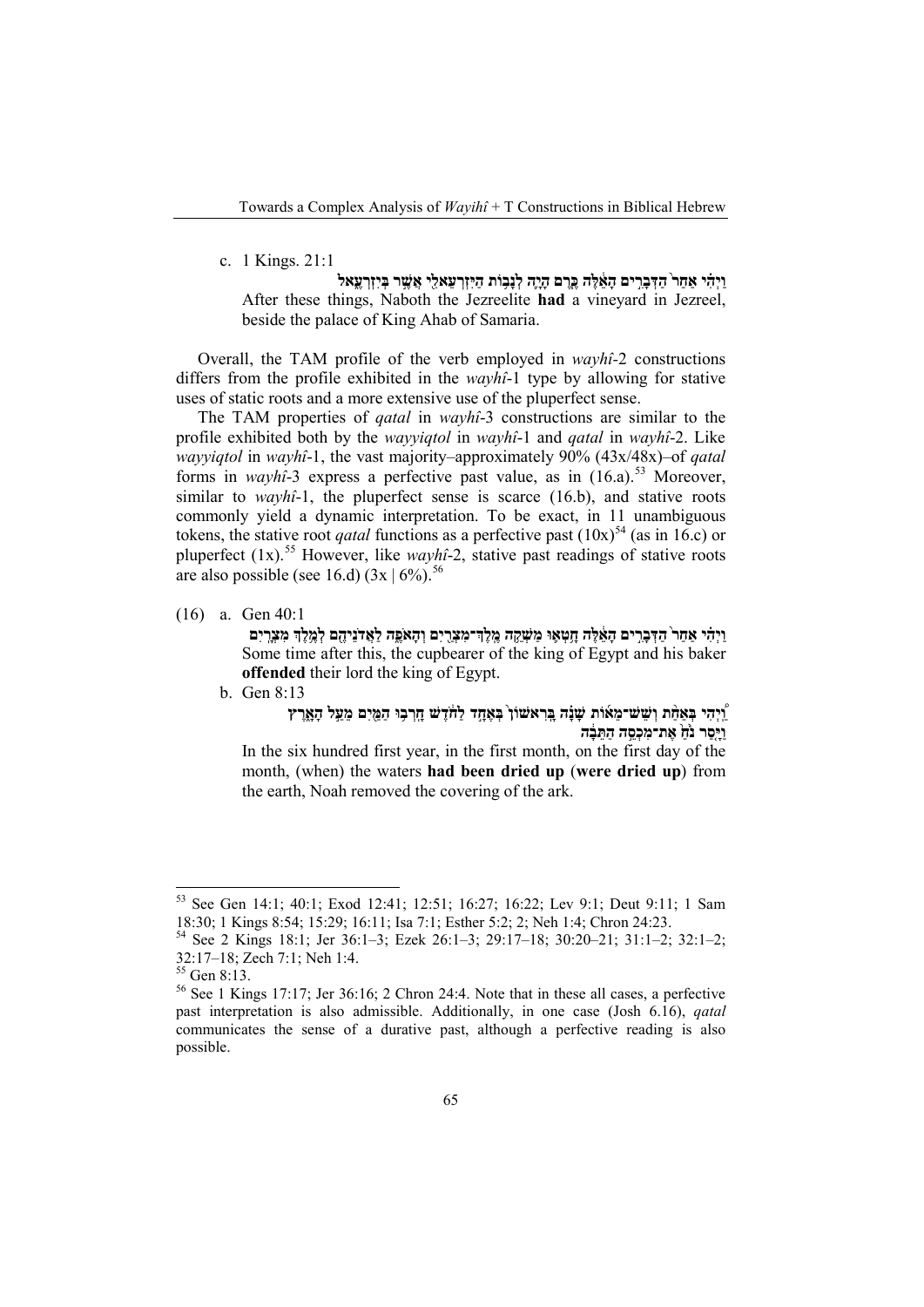- c. 2 Kings 18:1
	- וַיִּהִי בִּשְׁנֵת שָׁלֹשׁ לְהוֹשֵׁעַ בֵּן־אֶלֶה מֵלֵךְ יִשְׂרָאֱל מַלֵךְ חִזְקְיֵה בֵן־אֲחָז מֵלֵךְ יִהוּדֶה: In the third year of the reign of Israel's king Hoshea son of Elah, Ahaz's son Hezekiah **became king** over Judah.

**וַיְהִ֗ י אַחַר֙ הַדְּבָרִ֣ ים הָאֵ֔ לֶּה חָלָ֕ ה בֶּן־הָאִשָּׁ֖ ה בַּעֲלַ֣ת הַבָּ֑ יִת** After this the son of the woman, the mistress of the house, **was ill** (**became ill**).

#### **3. Discussion**

## *3.1. Prototypical Function of the Wayhî + T Constructions*

With respect to their function in discourse, each construction serves to specify or update the reference time of an event, or series of events in a narrative, as noted above (cf. Section 2.2). What is more,  $wayh\hat{i} + T$  constructions typically occur in continuous contexts of narrative progression, marked as such by a chain of past perfective verb forms (e.g., *wayyiqtol*, X + *qatal*). By placing a temporal adjunct in a clause-initial position, as in *wayhî* + T constructions, this continuity is interrupted, thereby creating a break or discontinuity in the discourse.<sup>57</sup> This discontinuity, in turn, serves to segment the text into smaller and larger thematic units, helping the reader better processes the discourse and construct a coherent mental representation of the narrative.<sup>58</sup>

d. 1 Kings 17:17

<sup>57</sup> Cf. VAN DER MERWE, C. H. J. The Elusive Biblical Hebrew Term **ויהי**: A Perspective in Terms of its Syntax, Semantics, and Pragmatics in 1 Samuel. In *Hebrew Studies*, 1999, Vol. 40, p. 112. Note, that by contrast, the unmarked position for temporal adjuncts in Hebrew (and many other languages) is at the end of the clause, (cf. 1 Sam. 25.36), where the adjunct specifies the event time of the proposition while maintaining continuity with what precedes. Cf. VAN DER MERWE, C. H. J. The Elusive Biblical Hebrew Term **ויהי**: A Perspective in Terms of its Syntax, Semantics,

Recently, corpus analysis and experimental research has shown that speakers and writers across languages use clause-initial temporal adverbs (among other devices) as segmentation markers in narrative discourse. Cf. BESTGEN, Y. Segmentation Markers as Trace and Signal of Discourse Structure. In *Journal of Pragmatics*, 1998, Vol. 29, pp. 753–763; BESTGEN, Y., VONK, W. The Role of Temporal Segmentation Markers in Discourse Processing. In *Discourse Processes*, 1995, Vol. 19, pp. 385–406; BESTGEN, Y., VONK, W. Temporal Adverbials as Segmentation Markers in Discourse Comprehension. In *Journal of Memory and Language*, 2000, Vol. 42, pp. 74– 87; COSTERMANS, J., BESTGEN, Y. The Role of Temporal Markers in the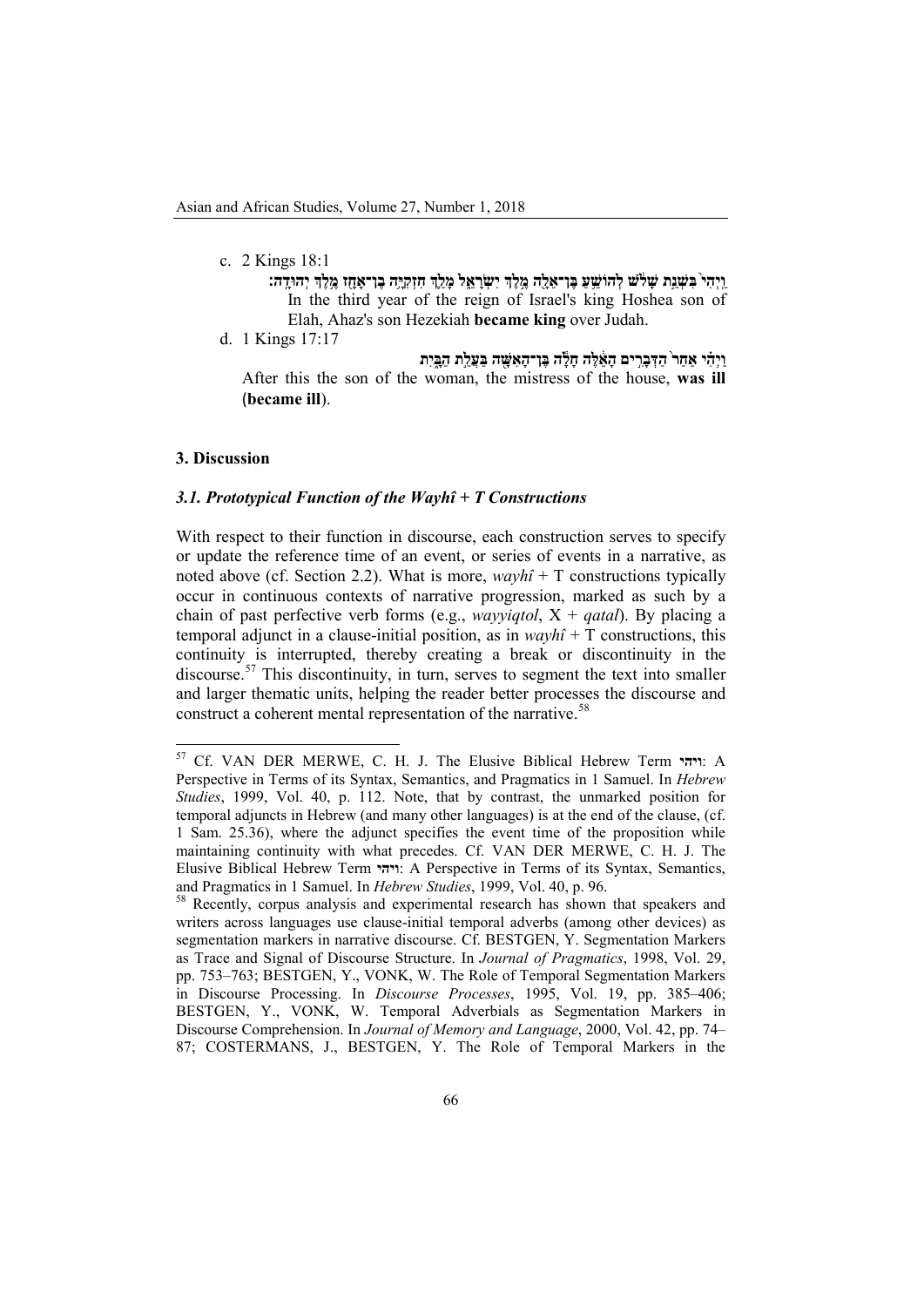Despite the natural discontinuity created by the initial temporal adjunct, the discourse particle *wayhî* functions as a development marker, explicitly signaling the onset of a new thematic unit within the narrative while also maintaining a degree of continuity with what precedes.[59](#page-17-0) In particular, *wayhî* anchors the following temporal adjunct, which is typically unmarked for tense, to the narrative past timeline of the discourse, thereby signaling that the adjunct refers to a time that is posterior to the time of the previous event. As a result, *wayhî*  serves as a cohesive tie to events that precede by offsetting the discontinuity created by the change in reference time. This allows for a degree of continuity to be maintained when an author or editor chooses to specify or update the reference time at points of development within a narrative sequence.<sup>[60](#page-17-1)</sup>

The status and function of *wayhî* as a development marker is substantiated by its evolutionary trajectory. In particular, the discourse marker *wayhî* derives from a full-fledged verb form–the 3rd person masculine singular *wayyiqtol* of the root *hāyāh*–which is still widely reflected in the narrative of the Hebrew Bible.[61](#page-17-2) The form *wayhî*, like all *wayyiqtol* forms, derives from an analytic expression composed by the conjunction \**wa*, the "short" *yiqtol* (a successor of

-

Segmentation of Narrative Discourse. In *CPC: European Bulletin of Cognitive Psychology*, 1991, Vol. 11. pp. 349–370; BESTGEN, Y., COSTERMANS, J. Time, Space, and Action: Exploring the Narrative Structure and its Linguistic Marking. In *Discourse Processes*, 1994, Vol. 17, pp. 421–446; SCHIFFRIN, D. *Discourse Markers*; SEGAL, E. M., DUCHAN, J. F., SCOTT, P. J. The Role of Interclausal Connectives in Narrative Structuring: Evidence from Adults' Interpretations of Simple Stories. In

<span id="page-17-0"></span>*Discourse Processes*, 1991, Vol. 14, pp. 27–54.<br><sup>59</sup> Cf. LI, T. Va'yehi as a Discourse Marker in Kings. In *Andrews University Seminary Studies*, 2006, Vol. 44, pp. 221–239.<br><sup>60</sup> Along these lines, van der Merwe writes. "

<span id="page-17-1"></span>Along these lines, van der Merwe writes, "In a language that has a specific form of the verb (*wayyiqtol*) to advance events on the time line [sic] (in a narrative), whether it is real time or discourse time, *wayhî* ensures that the continuity of a narrative can be maintained when a narrator, author, or editor needs, or deems it necessary, to update or specify the reference time of an event or events for whatever reason." VAN DER MERWE, C. H. J. The Elusive Biblical Hebrew Term **ויהי**: A Perspective in Terms of its Syntax, Semantics, and Pragmatics in 1 Samuel. In *Hebrew Studies*, 1999, Vol. 40,

<span id="page-17-2"></span>pp. 112–113. <sup>61</sup> According to Harmelink, of the 864 instances of *wayhî* in the Hebrew Bible. *Wayhî*  mostly occurs in narrative, with only 6 occurrences in Psalms, while no instances are attested in Amos, Joel, Micah, Nahum, Zephaniah, Malachi, Proverbs, Ecclesiastes, Song of Songs or Lamentations. HARMELINK, B. *Exploring the Syntactic, Semantic, and Pragmatic Uses of ויהי in Biblical Hebrew*, pp. 137–147.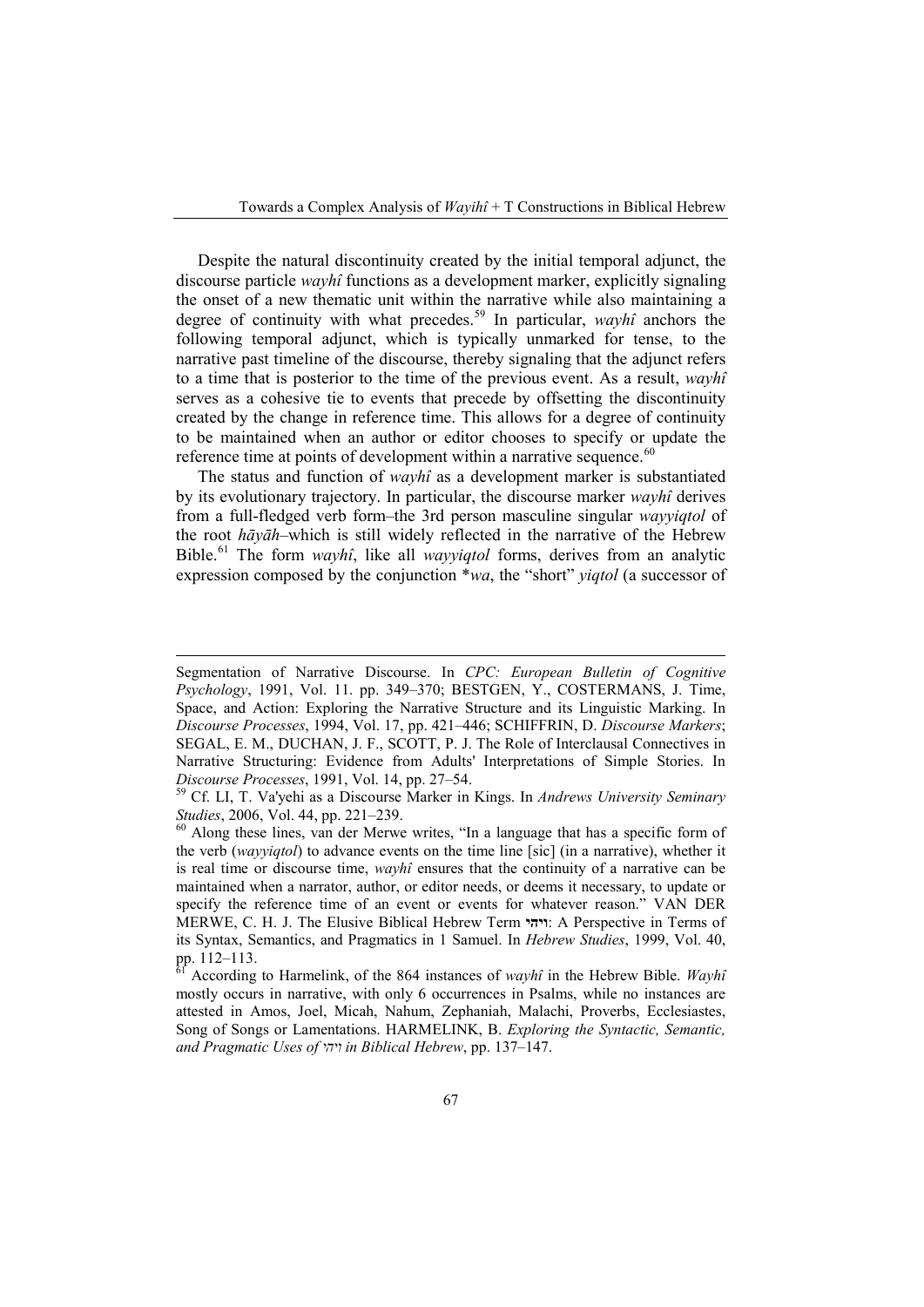Proto-Semitic (PS) \**yaqtul*), and an additional element that caused the germination of the performative consonant in the verb.<sup>[62](#page-18-0)</sup>

Accordingly, at the initial stage of its evolution in Biblical Hebrew and Canaanite, the temporal expression  $wayh\hat{i} + T$  most likely functioned as a verbal clause with a perfective or non-perfective meaning (durative, iterative, etc.) similar to "it was at/during/when..." or "it happened at/during/when," respectively, which would be compatible with the reconstructed semantics of the successor of PS *yaqtul*. However, contrary to the other uses of *wayyiqtol*, the *wayyiqtol* of the root *hāyāh* has undergone a gradual grammaticalization process, losing more of its verbal properties until it eventually became reanalyzed as an uninflected discourse marker. As a result, the original independent temporal clause with verbal *wayhî* slowly appeared as a preverbal adjunct construction instead.

The process experienced by the original locution  $*$ [*wa* +A<sup>[63](#page-18-1)</sup>+ *yaqtul*] of the root *hāyāh* and its grammaticalization into an indeclinable discourse marker *wayhî* is common cross-linguistically.

First, inflected verbs, or entire analytical constructions built around such an inflected verb, commonly develop into particles. This may be illustrated by consecutive particles *ya(a)* in Kxoe (from yàá 'come'), *kisha* 'then' in Swahili  $(i-ki-isha$  'if it is finished'), or *ti* 'and' in Moré (from *ti* 'go (to)').<sup>[64](#page-18-2)</sup> In such cases, analytical inflectional constructions are progressively grammaticalized into non-inflected, possibly synthetic forms. That is, a construction develops holistically as a group of its composite parts causing such parts to lose their original meaning and class properties. At the end, an input complex becomes a single indivisible particle. $65$  Second, a relatively frequent subtype of this grammaticalization scenario concerns forms of the verb 'be' as illustrated by an introductory particle *es que* in Spanish and a question particle *est-ce que* in French (both built around the present tense of the verb 'be' *ser* and *être*, respectively) or a goal particle *by* in Polish (derived from an optative form of the verb *byti* 'be'). Being grammaticalized as full-fledged particles, the input verbs have lost their verbal properties. For example, in the above-mentioned

<span id="page-18-0"></span><sup>62</sup> KIENAST, B. *Historische Semitische Sprachwissenschaft*; ANDRASON, A. *El sistema verbal hebreo en su contexto semítico: una visión dinámica* [The Hebrew

<span id="page-18-1"></span> $63$  The abbreviation A stands for a particle that caused the doubling of the prefix consonant in *wayyiqtol*. The exact origin of this is still debated in Hebrew and Semitic scholarship.

<span id="page-18-2"></span><sup>64</sup> HEINE, B., KUTEVA, T. *World Lexicon of Grammaticalization*, pp. 68–69, 137–

<span id="page-18-3"></span><sup>&</sup>lt;sup>65</sup> HOPPER, P., TRAUGOTT, E. C. *Grammaticalization*.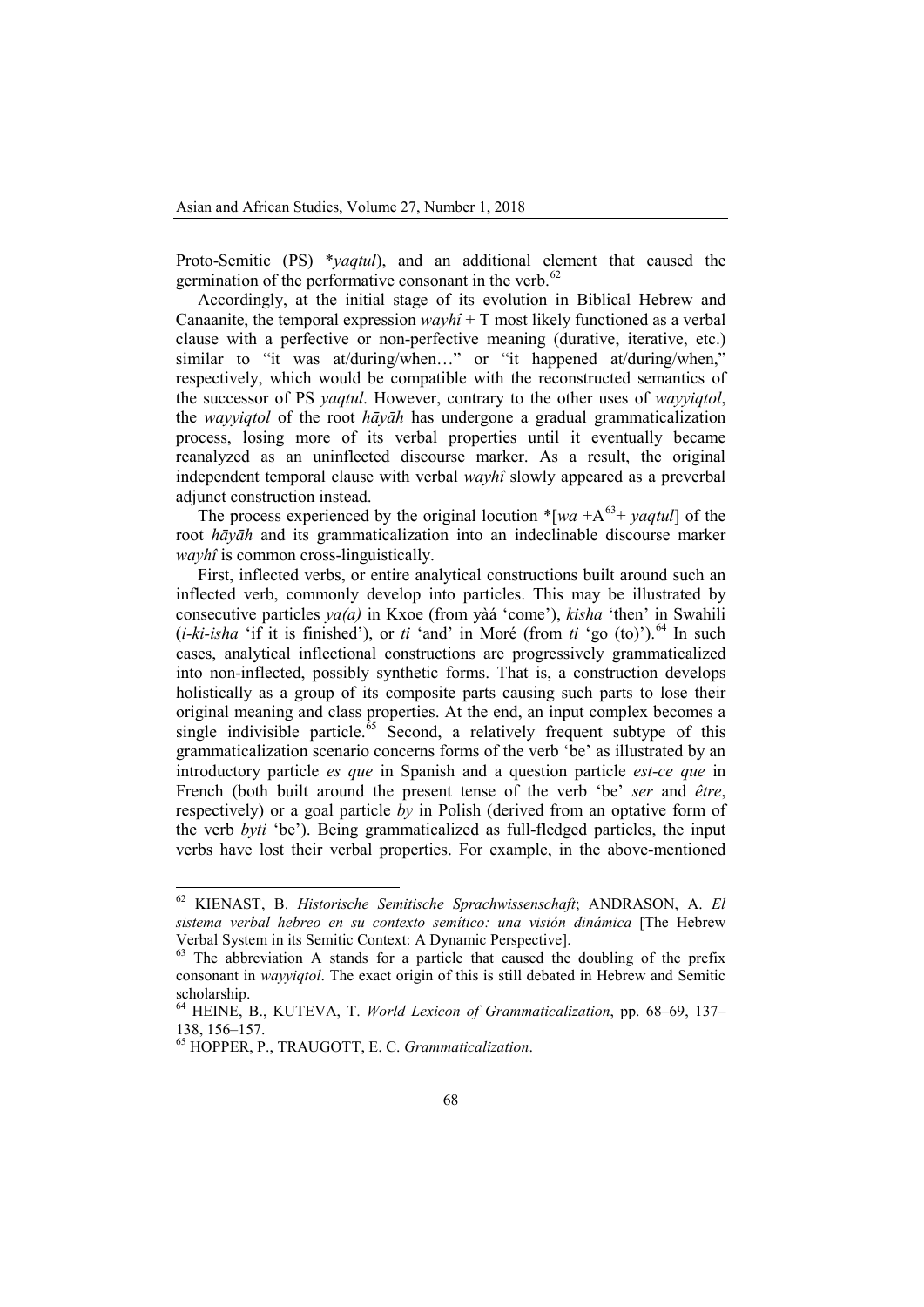constructions the reflexes of the verb 'be' cannot be inflected. Third, copulative constructions derived from the verb 'be' may develop into discourse markers that signal narrative continuity in naturally discontinuous contexts.<sup>[66](#page-19-0)</sup> An example that corresponds most to *wayhî* in Biblical Hebrew is found in the Mande language of Vai. In Vai, a verbal analytical construction *á mu* 'it was' developed into *ámu / ámo* 'and, then' and indicates continuity in narrative discourse.<sup>[67](#page-19-1)</sup> This evolution is a case of "a more [..] process whereby [...] verbs are grammaticalized into markers used to structure narrative discourse".<sup>[68](#page-19-2)</sup>

However, even though highly advanced, the grammaticalization of an original analytical verbal construction \*[*wa* + A + *yhî*] into a synthetic discourse marker *wayhî* is incomplete. First of all, the de-fientivization of *wayhî*  in Biblical Hebrew is ongoing, as evidenced by the fact that *wayhî* maintains various verbal properties. For example, its form is identical to the 3rd ms.sg. of the short *yiqtol* found both in *wayyiqtol* and in the "jussive". Genuine verbal uses of *wayhî* are not only attested but also common. In 458 out of 864 instances (approximately 53%) in the Hebrew Bible, *wayhî* functions as a verb, agreeing with its subject in person, number, and gender.<sup>[69](#page-19-3)</sup> The morphological relationship of the particle *wayhî* with the root *hāyāh* and its verbal forms is likewise evident.<sup>[70](#page-19-4)</sup> The marker *wayhî* always occurs clause initially–it may never be preceded by other particles. This property distinguishes it from the remaining particles, which can themselves be headed by other particles (i.e. particles can accumulate), and links it to the *wayyiqtol* gram itself, which typically occupies a clause-initial position.

A second reason that the evolution of *wayhî* into a full discourse marker is incomplete (albeit advanced) concerns the tendency for highly grammaticalized particles to become more facultative in discourse. In other words, the degree to which a particle has become grammaticalized is proportional to its optionality, with highly grammaticalized particles becoming increasingly more discretionary in discourse. And indeed, this is what we observe in BH, where the rare occurrence of  $T + wayyiqtol$  and  $T + X + qatal$  (6x and 14x,

<span id="page-19-1"></span><span id="page-19-0"></span><sup>&</sup>lt;sup>66</sup> HEINE, B., KUTEVA, T. *World Lexicon of Grammaticalization*, p. 95.<br><sup>67</sup> Ibid. For other examples from Shona and Kxoe, consult HEINE, B., KUTEVA, T.<br>*World Lexicon of Grammaticalization*, pp. 95–96.

<span id="page-19-3"></span><span id="page-19-2"></span><sup>&</sup>lt;sup>68</sup> HEINE, B., KUTEVA, T. World Lexicon of Grammaticalization, p. 69.<br><sup>69</sup> HARMELINK, B. Exploring the Syntactic, Semantic, and Pragmatic Uses of  $\eta$  in *Biblical Hebrew*, p. 147. *To* This may explain various translations of this construction as "it was" or "it came to

<span id="page-19-4"></span>pass".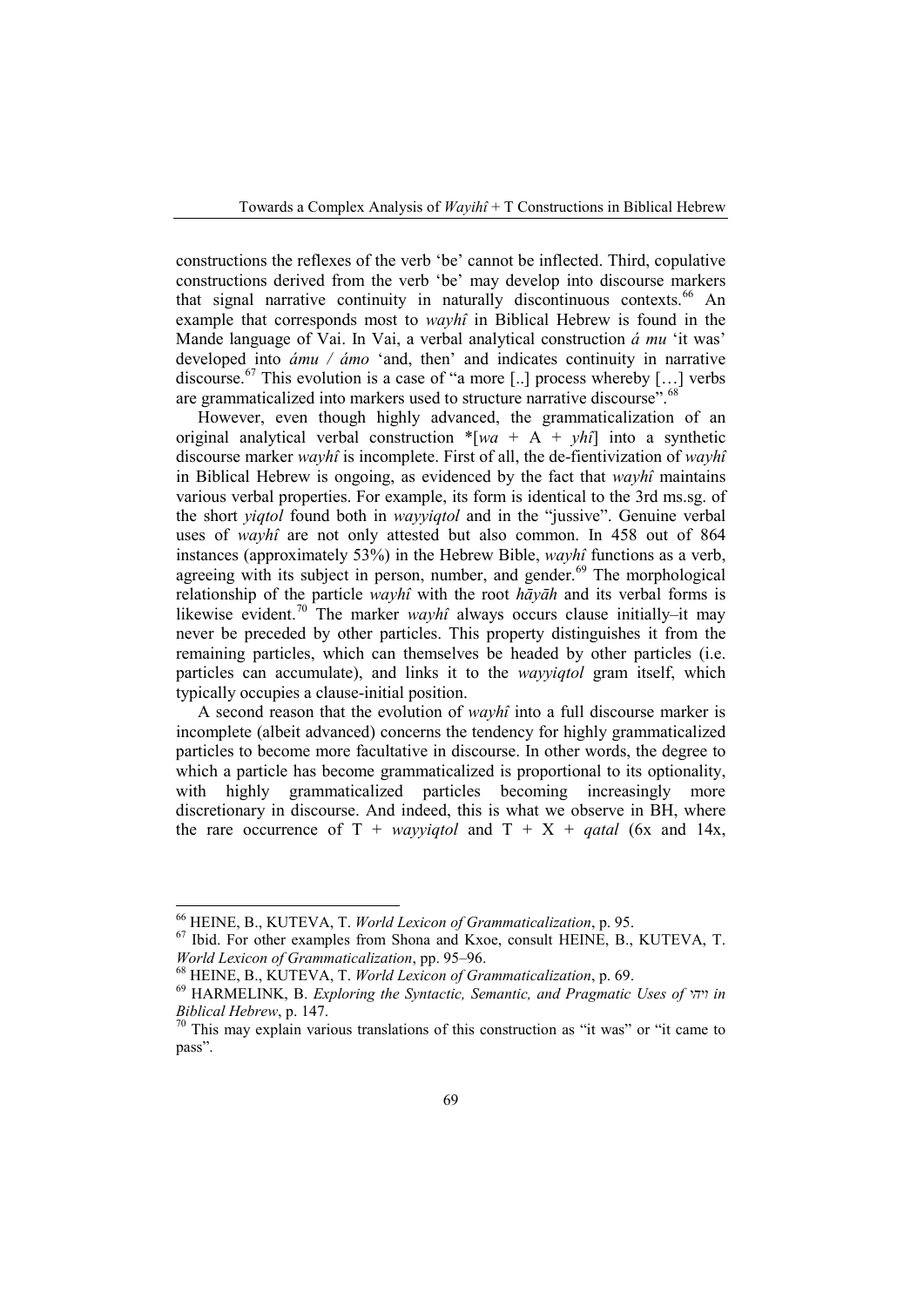respectively) without an initial *wayhî* may demonstrate that the optionality of the discourse marker *wayhî* has begun, albeit still in an incipient stage.<sup>[71](#page-20-0)</sup>

#### *3.2. Motivation for the Sub-types*

The selection between *wayhî*-1, *wayhî*-2 and *wayhî*-3 is motivated by several factors. These include the morpho-syntactic and semantic properties of the temporal adjuncts; the discourse pragmatic profile of each construction type; the TAM properties of the verb; and the syntactic profile of the *wayyiqtol* and *qatal*  clauses.

#### *3.2.1. Temporal Adjunct*

The properties of the temporal adjunct provide the first motivational constraint for the use of each  $wayh\hat{i} + T$  construction, respectively. From a morphosyntactic perspective, if the temporal adjunct is an infinitive construct (headed by a preposition), *wayhî*-1 and *wayhî*-2 are typically used. By contrast, if the adjunct is a date formula headed by a preposition **בּ**, *wayhî*-3 is preferred.

With respect to the semantics of temporal adjunct, *wayhî*-1 and *wayhî*-2 are used with adjuncts that provide the temporal frame for subsequent events, or those that specify the exact point in time for an event. By contrast, *wayhî*-3 rarely takes an adjunct that specifies an exact point in time.

## *3.2.2. Discourse Pragmatics*

From a discourse pragmatic perspective, all three construction types function to specify or update the reference time, while simultaneously signaling a development shift in the discourse. The distinction between them, however, concerns the level of discourse at which the development shift occurs. In particular, *wayhî*-1 and *wayhî*-2 constructions are prototypically used to mark a development shift at lower level thematic junctures, either at the start of a new

<span id="page-20-0"></span><sup>71</sup> Regarding the development of the narrative *wayhî* in Classical and Late Biblical Hebrew consult ESKHULT, M. Verbal Syntax in Late Biblical Hebrew. In MURAOKA, T., ELWOLDE, J. F. (eds.). *Diggers at the Well. Proceedings of a Third International Symposium on the Hebrew of the Dead Sea Scrolls & Ben Sira*, pp. 84–93; ESKHULT, M. Traces of Linguistic Development in Biblical Hebrew. In *Hebrew Studies*, 2005, Vol. 46, pp. 353–370; YOUNG, I., REZETKO, R. *Linguistic Dating of Biblical Texts*; JOOSTEN, J. Diachronic Aspects of Narrative *Wayihi* in Biblical Hebrew. In *Journal of Northwest Semitic Languages*, 2009, Vol. 35(2), pp. 43–61.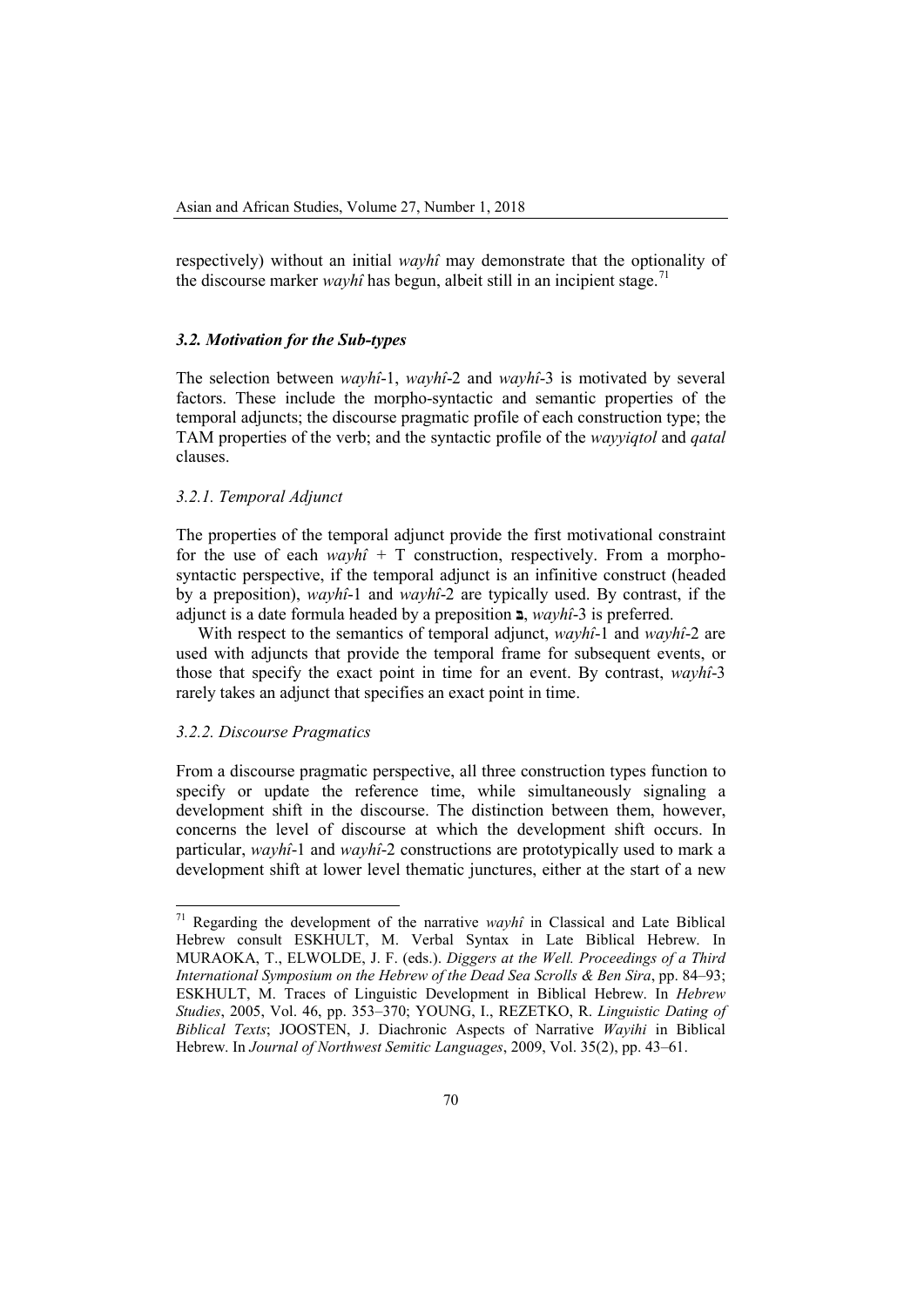scene within a larger episode, or at thematically salient transition points within a scene. Moreover, the type of adjuncts used in each construction also seem to motivate the particular pragmatic function in each case, with framing adjuncts typically marking the start of a new scene, while adjuncts expressing an exact point in time typically signal thematically salient junctures within a scene. Lastly, in some contexts, *wayhî*-1 and *wayhî*-2 involve the use of THL, a device used to pragmatically highlight the inciting moment or climactic event that follows.

In contrast to *wayhî*-1 and *wayhî*-2, *wayhî*-3 constructions are prototypically used to mark a development shift at higher level thematic junctures, often at the start of a new episode. This difference in pragmatic distribution also explains why the vast majority of *wayhî*-3 constructions entail a date formula, an adjunct which is prototypically used to set the temporal frame for larger thematic units

#### *3.2.3. TAM Semantics*

The TAM semantics of the inflected verb serve as an additional motivating constraint for selecting one type of *wayhî* construction over another. Even though *wayhî*-1 and *wayhî*-2 are highly similar with respect to the form and meaning of the temporal adjuncts and their respective discourse pragmatic profiles, their use is, to some degree, prompted by the particular temporalaspectual information conveyed by their respective verb forms. Crucially, only the *qatal* form in *wayhî-2* and *wayhî*-3 can convey stative past senses, while the *wayyiqtol* in *wayhî*-1 invariably conveys a dynamic sense. Moreover, when a pluperfect sense is to be expressed, the *qatal* form in *wayhî*-2 and *wayhî*-3 is preferred.

This behavior is fully analogous to the general TAM profile of *wayyiqtol* and *gatal* found in narrative. That is, from a semantic perspective, the two grams are both similar, but nevertheless distinct in narrative passages. The similarity derives from the fact that both grams can express the sense of a perfective past, both being largely compatible with that semantic domain.<sup>[72](#page-21-0)</sup> However, the two

<span id="page-21-0"></span><sup>72</sup> This overlap is superficial. Even though *wayyiqtol* and *qatal* both express the sense of a perfective past, they usually do that in different syntactic environments. *Wayyiqtol* typically appears clause initially being in principle incompatible with situations where other elements would precede it, e.g. fronting, negation, subordinate clauses (i.e. after conjunctions and complementizers), and in the company of particles and discourse markers. In all such environments, where the verb does not appear clause initially, *qatal* is regularly employed. For details see ANDRASON, A. The Complexity of Verbal Semantics – An Intricate Relationship between QATAL and WAYYIQTOL. In *Journal of Hebrew Scriptures*, 2016, Vol. 16(4), pp. 1–96.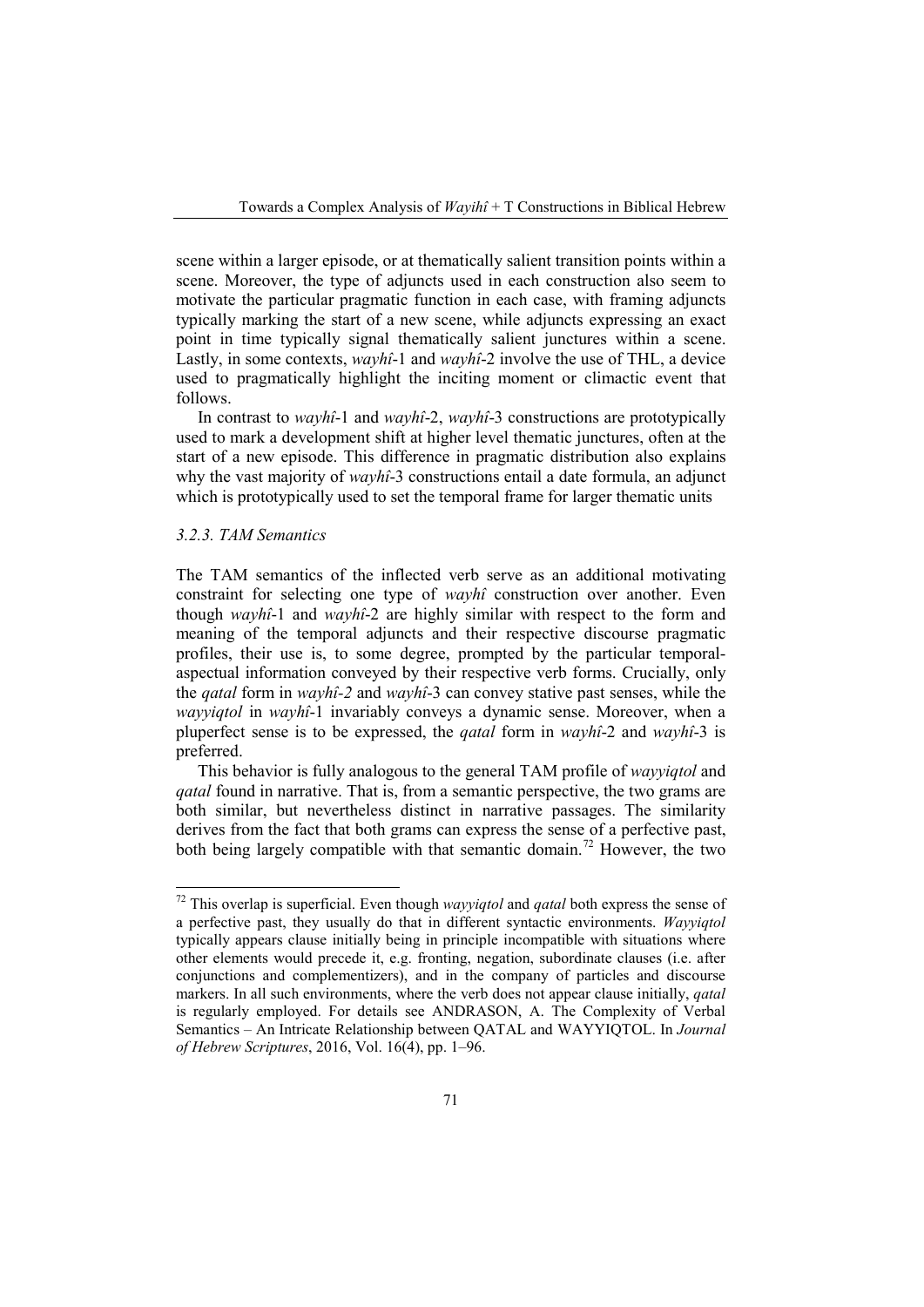grams also differ in that *qatal* can communicate the past stative function in contrast to *wayyiqtol,* which usually fails to do so. Moreover, the *qatal* is typically compatible with the pluperfect value, while this sense is exception for wayyiqtol.<sup>[73](#page-22-0)</sup> For a comparison, in narrative fragments of the book of Genesis, *wayyiqtol* typically expresses the sense of a perfective past (93.5%). In 6%, it communicates the meaning of a durative past, while in a remaining 0.5%, it is found with a taxis sense of a pluperfect. In equivalent contexts, *qatal* is commonly used to convey perfective past (48.3%), pluperfect (35.9%) and stative past  $(15.4\%)$  senses.<sup>[74](#page-22-1)</sup>

These differences between *wayyiqtol* and *qatal* stem from the distinct stage of semantic development each verbal gram occupies along the resultative path of grammaticalization. *Wayyiqtol* is an "older" gram located at a more advanced stage on the path, therefore specializing in the sense of (narrative) perfective past. By contrast, *qatal* is a "younger" gram and therefore less advanced, allowing for stative and pluperfect senses, which are taxis equivalents of the present perfect in discourse.<sup>[75](#page-22-2)</sup>

As explained in section 3.1, *wayyiqtol* derives from an analytical expression built around the successor of PS \**yaqtul*. This means that even though the exact form of *wayyiqtol* is a Hebrew innovation, the element *yiqtol* (from \**yaqtul*) is an "old" verbal gram. It is widely accepted that \**yaqtul* had already been grammaticalized as a paradigmatic perfect, perfective and/or past at the Proto-Semitic period. That is, it was entirely fientivized as a full-fledged "tense" before the Semitic languages were fragmented. Therefore, in the earliest attested languages of the Semitic family, such as Akkadian and Amorite, its successors appeared as fully fientive grams, central to the respective verbal systems. In fact, the verbal status of \**yaqtul* most likely descends to the Afro-Asiatic

<span id="page-22-0"></span><sup>73</sup> ANDRASON, A., VAN DER MERWE, C. H. J. The Semantic Potential of Verbal Conjugations as a Polysemous Set of Senses. In *Hebrew Studies*, 2015, Vol. 56, pp. 71– 88; ANDRASON, A. The Complexity of Verbal Semantics – An Intricate Relationship between QATAL and WAYYIQTOL. In *Journal of Hebrew Scriptures*, 2016, Vol. 16(4), pp. 31, 35, 40.

<span id="page-22-1"></span><sup>74</sup> ANDRASON, A. The Complexity of Verbal Semantics – An Intricate Relationship between QATAL and WAYYIQTOL. In *Journal of Hebrew Scriptures*, 2016, Vol. 16(4), pp. 31, 35. <sup>75</sup> This contrast in the advancement is also visible in that *qatal* is extensively used as a

<span id="page-22-2"></span>present perfect in discourse. For details see ANDRASON, A. *El sistema verbal hebreo en su contexto semítico: una visión dinámica* [The Hebrew Verbal System in its Semitic Context: A Dynamic Perspective]; ANDRASON, A. The Complexity of Verbal Semantics – An Intricate Relationship between QATAL and WAYYIQTOL. In *Journal of Hebrew Scriptures*, 2016, Vol. 16(4), pp. 31–33.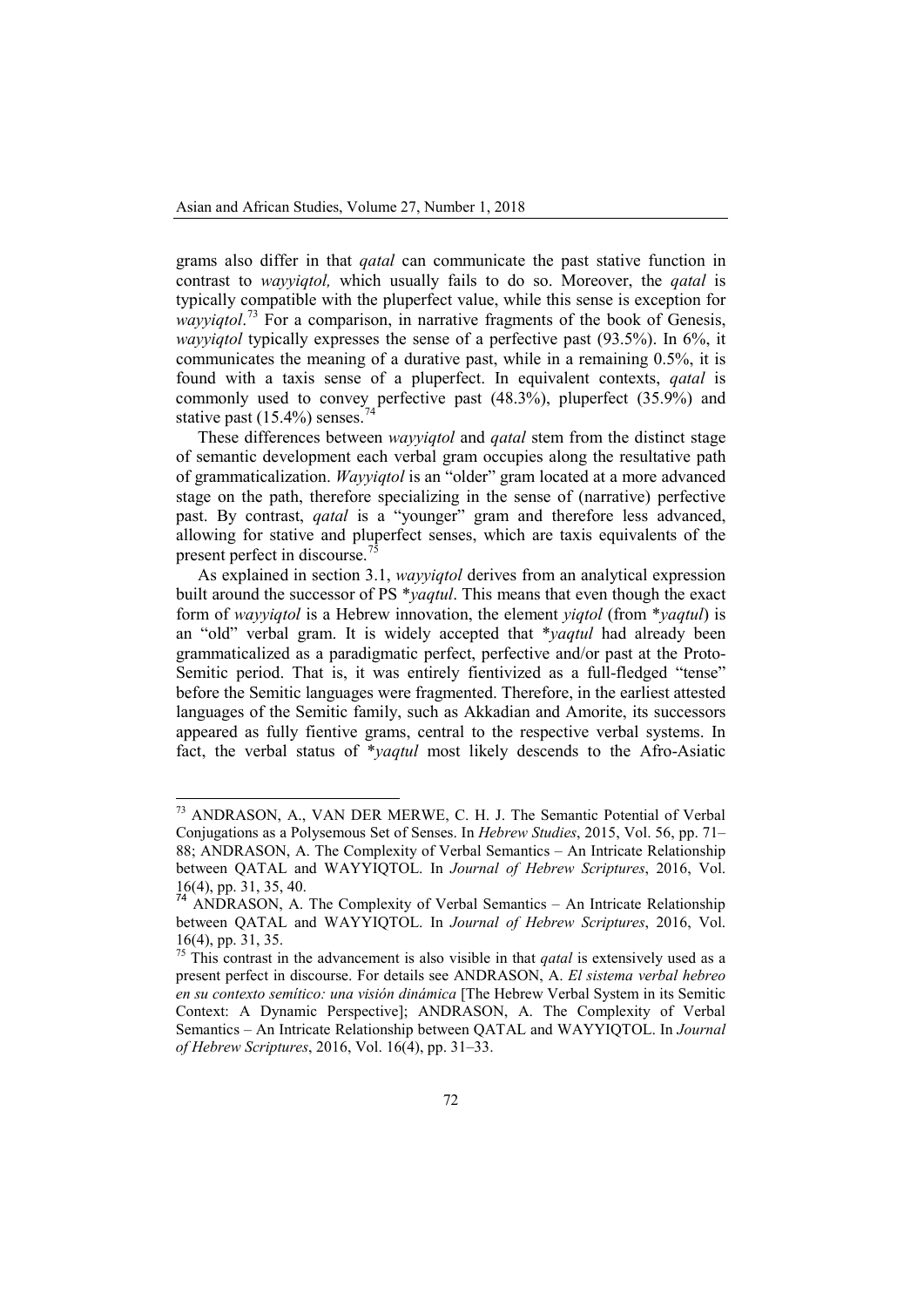period.[76](#page-23-0) In contrast, *qatal* is a "younger" verbal gram. *Qatal* developed from an analytical locution composed of the element \**qatVl*- and a personal pronoun. In Proto-Semitic, the element \**qatVl*- was a resultative participle (or a verbal adjective). Most likely it was used in combination with personal pronouns yielding predicative verb-less clauses, instead of constituting a genuine verbal tense. This type of construction is still attested in Akkadian where *parsaku–*the successor of the PS \**qatVl*- construction–was used as a semi-nominal (pseudo-verbal), intransitive and/or de-transitive resultative proper and stative verb.<sup>[77](#page-23-1)</sup> However, already in Akkadian, personal pronouns were regularly agglutinated to the original participle, which demonstrates a more advanced grammaticalization stage. Likewise, certain transitive uses suggest its further progress along the grammaticalization path.<sup>[78](#page-23-2)</sup> Nevertheless, the genuine verbal status of *qatal* was only achieved in classical Semitic languages, such as Biblical Hebrew, Arabic, Ugaritic, or Ge'ez.<sup>[79](#page-23-3)</sup>

Lastly, it should be noted that the overall frequency of the use of a *wayyiqtol* form  $(wayh\hat{i}-1)$  in the  $wayh\hat{i} + T$  constructions is far greater than that of the *qatal* form (*wayhî*-2 and *wayhî*-3). In the analyzed corpus, *wayyiqtol* is found 178 times, while *qatal* is used only 55 times. That is, the presence of *wayyiqtol* is approximately three times more common than the use of *qatal* in the *wayhî* + T constructions. This is generally consistent with the behavior of *wayyiqtol* and

<span id="page-23-0"></span><sup>76</sup> KIENAST, B. *Historische Semitische Sprachwissenschaft*; LIPIŃSKI, E. *Semitic Languages Outline of a Comparative Grammar*; KOUWENBERG, N. J. C. *The Akkadian Verb and Its Semitic Background*, pp. 129–132, 586–587; ANDRASON, A. *El sistema verbal hebreo en su contexto semítico: una visión dinámica* [The Hebrew Verbal System in its Semitic Context: A Dynamic Perspective], pp. 188–191, 196–198,<br>205–207.<br><sup>77</sup> HUEHNERGARD, J. Stative, Predicative Form, Pseudo verb, In Journal of Navy

<span id="page-23-1"></span><sup>205–207.</sup> <sup>77</sup> HUEHNERGARD, J. Stative, Predicative Form, Pseudo-verb. In *Journal of Near Eastern Studies*, 1987, Vol. 46(3), pp. 215–232; HUEHNERGARD, J. *A Grammar of Akkadian*; KOUWENBERG N. J. C. *The Akkadian Verb and Its Semitic Background*, pp. 163–173, 189–193; ANDRASON, A. *El sistema verbal hebreo en su contexto semítico: una visión dinámica* [The Hebrew Verbal System in its Semitic Context: A Dynamic Perspective], pp. 120–123, 128–141. <sup>78</sup> KIENAST, B. *Historische Semitische Sprachwissenschaft*; LIPIŃSKI E. *Semitic* 

<span id="page-23-2"></span>*Languages Outline of a Comparative Grammar*; HUEHNERGARD, J. *A Grammar of Akkadian*, p. 394; KOUWENBERG, N. J. C. *The Akkadian Verb and Its Semitic Background*, pp. 174 ̶176. ANDRASON, A. *El sistema verbal hebreo en su contexto semítico: una visión dinámica* [The Hebrew Verbal System in its Semitic Context: A

<span id="page-23-3"></span>Dynamic Perspective], pp. 120–128, 135–141, 149–152, 159–160, 169–171. <sup>79</sup> ANDRASON, A. *El sistema verbal hebreo en su contexto semítico: una visión dinámica* [The Hebrew Verbal System in its Semitic Context: A Dynamic Perspective], pp. 159–160, 338–339. See also KOUWENBERG, N. J. C. *The Akkadian Verb and Its Semitic Background*, pp. 181–188.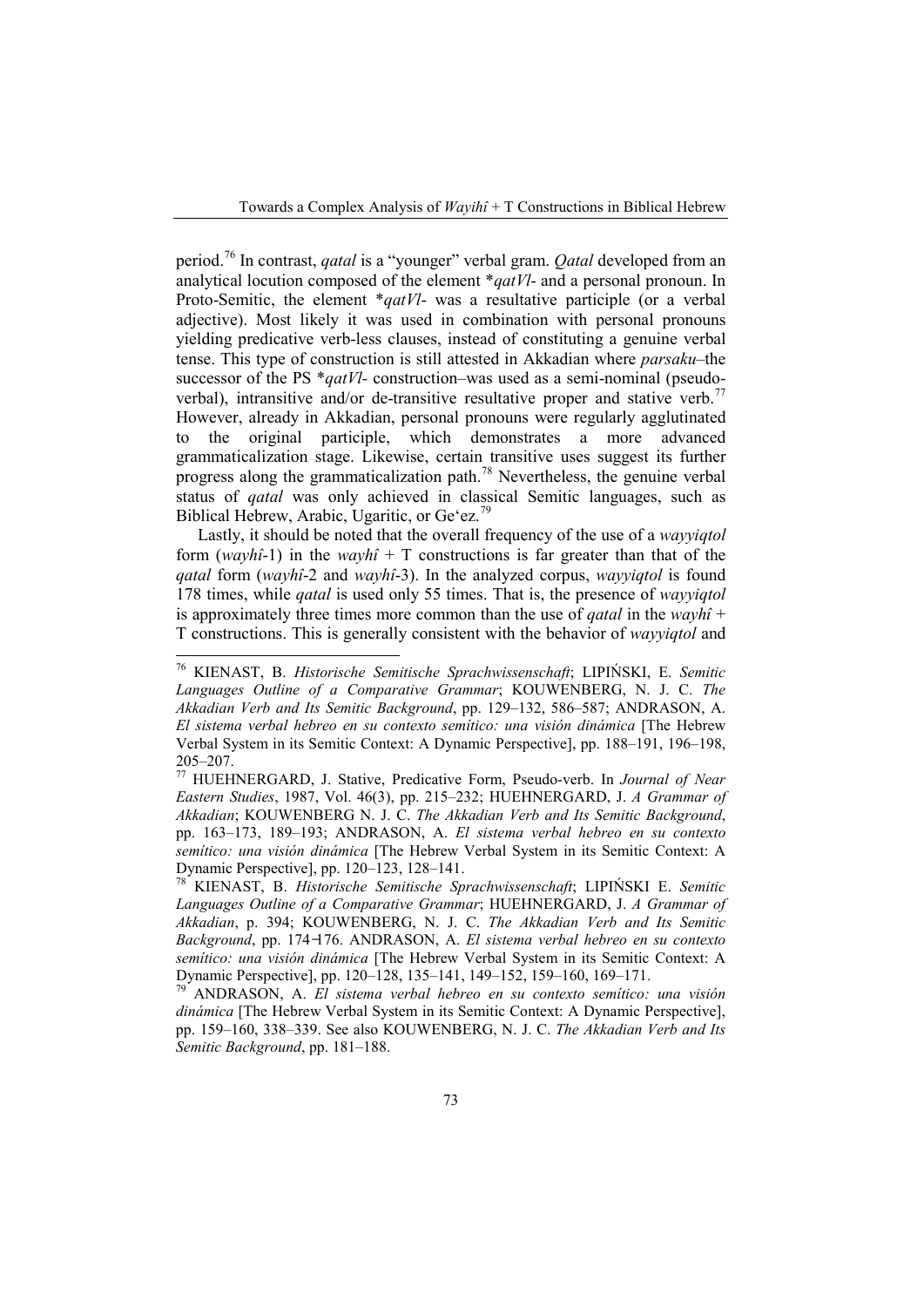*qatal* in narrative, where *wayyiqtol* is significantly more frequent. For instance, in Genesis, *wayyiqtol* is nearly five times more common in narrative than *qatal*. [80](#page-24-0)

To conclude, even though the choice between *wayhî*-1, on the one hand, and *wayhî*-2 and *wayhî*-3, on the other, may sometimes be motivated by the respective semantics of the *wayyiqtol* or *qatal* verb–e.g. the capacity for *qatal* to convey pluperfect and stative senses–this is the exception rather than the rule. That is, both *wayyiqtol* and *qatal* forms commonly exhibit an equivalent temporal-aspectual sense, viz. perfective past, in all three construction types. Crucially, the use of *qatal* does not invariably move the temporal reference back, as claimed by Harmelink (2011:270) citing Hatav (1997:80). Although in general, *qatal* may express anteriority in the past, this is not a rule. In the case of the *wayhî*-2 and *wayhî*-3 constructions, such a use is indeed far from prototypical.

## *3.2.4. Syntax*

Finally, syntactic constraints pertaining to both the *wayyiqtol* and *qatal* clauses provide an additional point of motivation for the selection of one construction type over another, particularly with respect to *wayhî*-1 and *wayhî*-2.

As previously explained, the discourse pragmatic profiles of *wayhî*-1 and *wayhî*-2 constructions are virtually synonymous. The primary factor motivating the use of one over the other pertains to the word order of the verbal clause (albeit verbal semantics may also play a role). More specifically, the *wayhî*-1 construction is used when the verb stands first in its clause, while *wayhî*-2 is employed when the verb is preceded by a constituent (24x), a negative particle (4x), or a discourse particle  $(2x)$ .<sup>[81](#page-24-1)</sup> This behavior of *wayhî*-1 and *wayhî*-2 constructions harmonizes with the distribution of *wayyiqtol* and *qatal* in narrative and reflects the origin of *wayyiqtol*, which derived from an analytical locution where \**wa* likely marked the clause boundary.

The similarity of *wayhî*-1 and *wayhî*-2 constructions is also visible in that both entail a type of *n* exhibited in the verbal clause. In  $wayh\hat{i}$ -1, **n** surfaces as an indissoluble part of the verb (*wayyiqtol*), while in *wayhî*-2, it precedes the fronted constituent (**1**-X-*qatal*).<sup>82</sup>

<span id="page-24-0"></span><sup>&</sup>lt;sup>80</sup> The Complexity of Verbal Semantics – An Intricate Relationship between QATAL and WAYYIQTOL. In *Journal of Hebrew Scriptures*, 2016, Vol. 16(4), pp. 31, 35.

<span id="page-24-1"></span><sup>&</sup>lt;sup>81</sup> Here we treat the temporal adjunct as, at least originally, belonging to the *wayhî* clause.

<sup>&</sup>lt;sup>82</sup> The status of these reflexes of *n* are however different. See further below.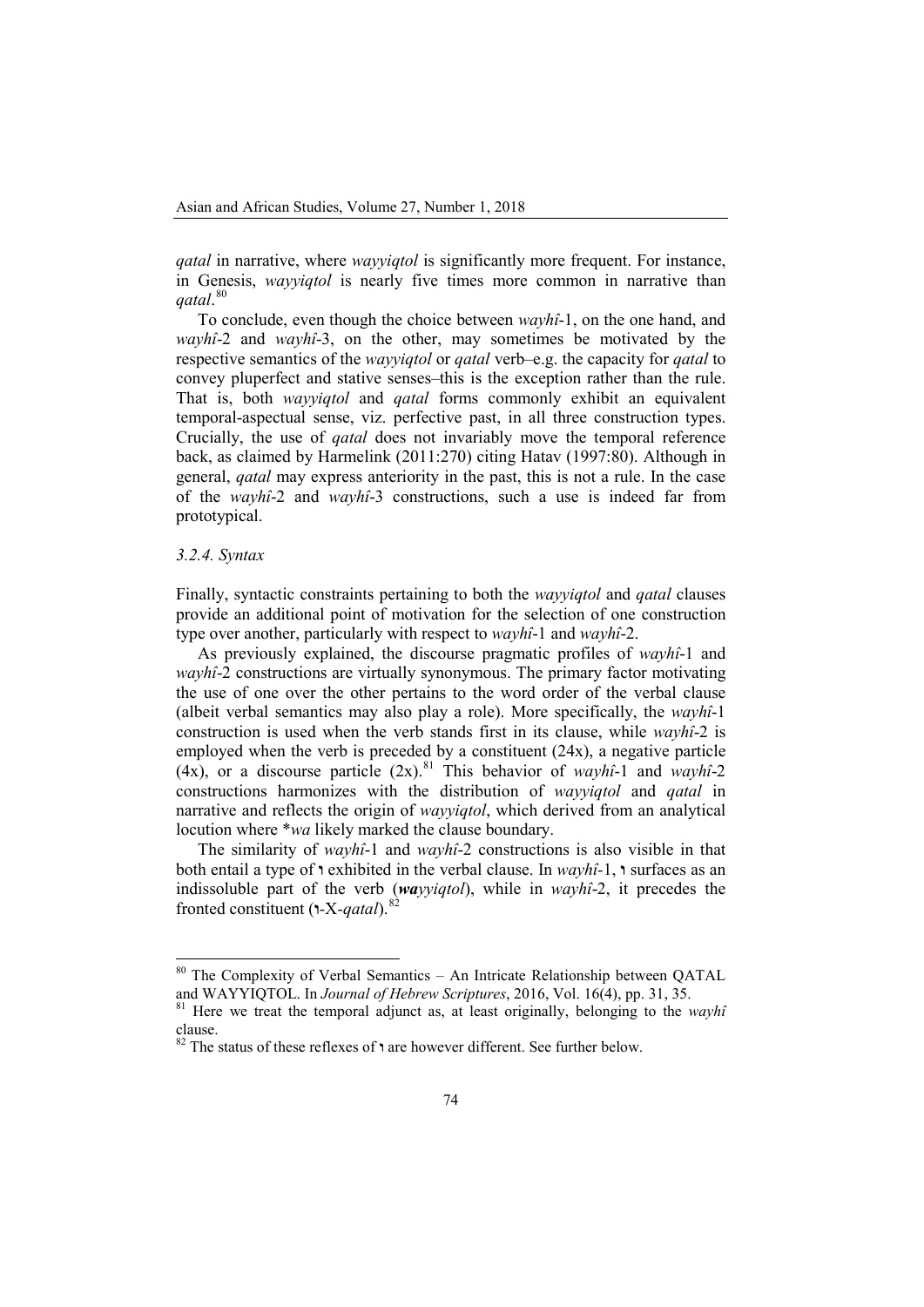All of this means that *wayhî*-1 and *wayhî*-2 may, to a degree, be two variants of the same meta-construction. They were either developed from or reflect a similar template–an analytical locution built of the predecessor of the *wayhî*  temporal phrase, and a verbal clause composed of the conjunction \**wa* and the main verb.

*Wayyiqtol,* including the verbal clause in the *wayhî*-1 type, has its origin in the sequence  $*[wa + A + vaqtu]$ . The two morphemes  $*[wa + A]$  that originally preceded the \**yaqtul* form were agglutinated into the verb, gradually becoming indissoluble from it. In contrast, the verbal clause in the *wayhî-*2 type derives from  $\text{*}$ [*wa* + X + *qatal*]. Here, the previously mentioned development into a synthetic form did not take place. The primary reason for this being that, while the morphemes preceding the verb in *wayhî*-1 constructions were constant, *wayhî*-2 constructions allowed for a variable–that is, an optional fronted element.<sup>[83](#page-25-0)</sup>

Alternatively, the **1-X**-gatal sequence was generated only after  $*$ [*wa* + A + *yaqtul*] developed into the indissoluble gram *wayyiqtol* which originally did not allow a fronted element. In such cases, by analogy to *wayhî*-1, the variant *wayhî*-2 was derived by using the "younger" *qatal* gram which could easily be headed by constituents and/or particles.

## **4. Conclusion**

This study offers a description and explanation of the complex grammatical profiles of three interdependent constructions types, all of which are characterized by an initial  $wayh\hat{i}$  + temporal adjunct. The complexity of their respective profiles derives from the fact that each construction is a composite structure comprised of multiple parts that are all motivated in varying degrees by syntactic, semantic and discourse pragmatic constraints. Additionally, the  $wayh\hat{i} + T$  constructions are dynamic outcomes of constantly evolving components which transgress rigid categorial boundaries. For example, we have argued that, 1) as part of *wayhî* and *wayyiqtol*, **ו** experiences the evolution from a conjunction into an indissoluble tense-aspect marker; 2) *wayhî* and *wayyiqtol* forms are developing from analytic to synthetic; 3) the *wayhî* verbal form has

<span id="page-25-0"></span><sup>&</sup>lt;sup>83</sup> Indeed, this is consistent with typological grammaticalization patterns in which the development from analytic to synthetic constructions tends to develop faster with consistently linear constructions that can be analyzed as a holistic unit. The constant elements become gradually incorporated as affixes into the hosting element. In contrast, with variably interrupted patterns, this type of grammaticalization is slower or does not take place at all.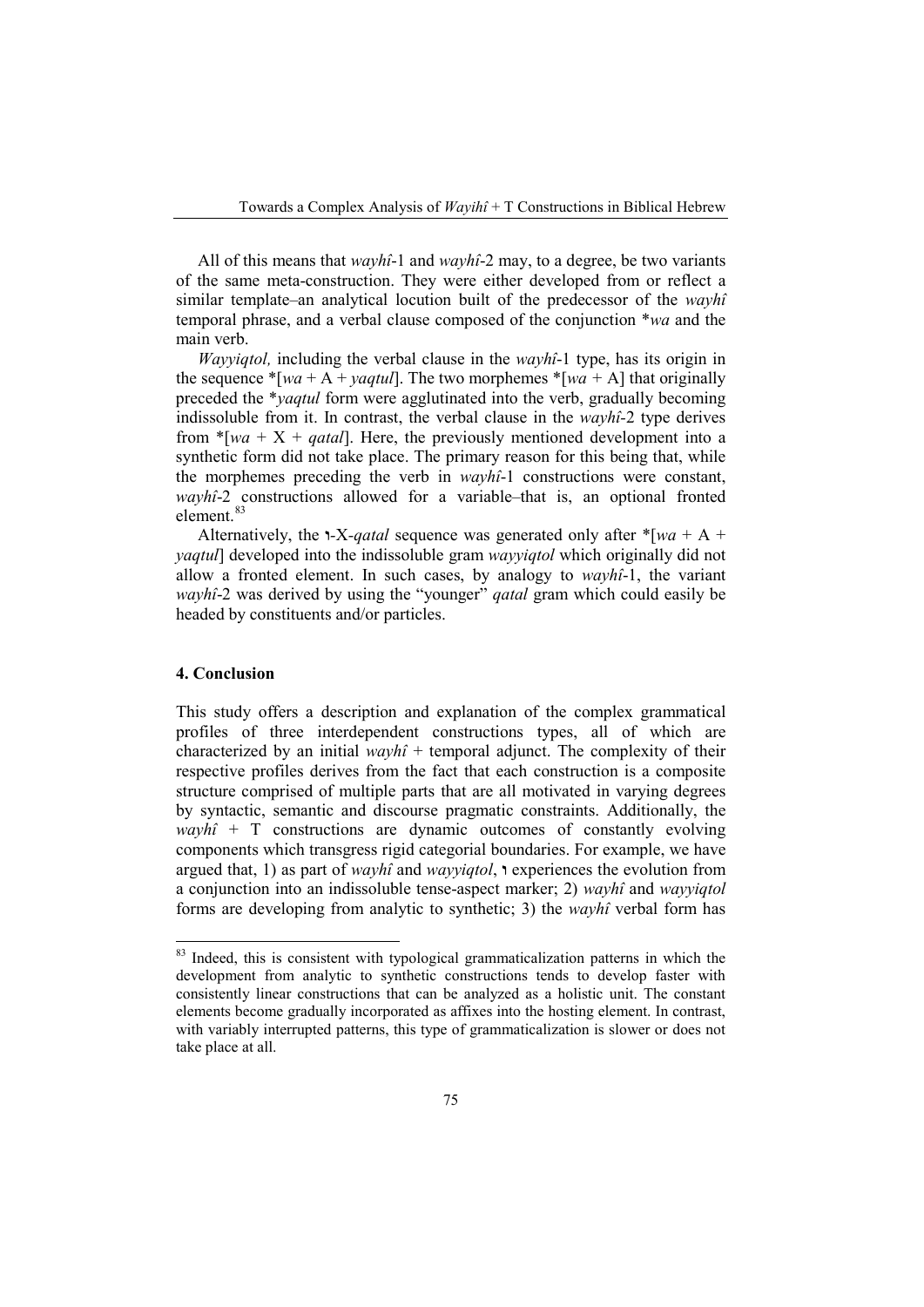reached a late stage in its grammaticalization processes as evinced by its pervasive use as a discourse (development) marker; and 4) the *wayhî* + T constructions are evolving from (dependent) clauses into phrases–i.e. parts of clauses. Although all these processes are highly advanced, it is likely that none are complete.

Given the linguistic complexity of the data presented here, it is our contention that a comprehensive grammatical description of the *wayhî* + T constructions can only be achieved by models that replace neatness, simplicity and stasis with more sophisticated notions of fuzziness, multilevel interconnectivity, and dynamics.<sup>[84](#page-26-0)</sup> The complexity underlying language also means that any analysis can always be expanded by introducing new parameters and/or by connecting the studied phenomenon to other, perhaps more distant, components of a grammatical system. This is evident in the present study, as we did not, or could not, answer all the questions related to the *wayhî* + T constructions. Most importantly, the present paper did not examine the properties of the three other temporal constructions in Biblical Hebrew  $(T + X +$ *qatal*;  $T + way\psi(qt)$ ; and  $T + q \psi(qt)$  and their systemic relationship to the *wayhî* + T constructions. An in-depth discussion of these two issues is, in our view, necessary for a more holistic understanding of the *wayhî* + T constructions and their place in BH grammar. It will, therefore, constitute one of the research activities conducted by the authors of this article in the near future.

## REFERENCES

- ANDERSEN, Francis. I., FORBES, A. Dean. *The Hebrew Bible: Andersen-Forbes Phrase Marker Analysis*. Bellingham: Logos Bible Software, 2009
- ANDRASON, Alexander. *El sistema verbal hebreo en su contexto semítico: una visión dinámica* [The Hebrew Verbal System in its Semitic Context: A Dynamic Perspective]. Estella: Verbo divino, 2013.
- ANDRASON, Alexander. (2016a). From Vectors to Waves and Streams: An Alternative Approach to Semantic Maps. In *Stellenbosch Papers in Linguistics*, 2016, Vol. 45, pp. 1–29.
- ANDRASON, Alexander. (2016b). *A Complex System of Complex Predicates: Tense, Taxis, Aspect and Mood in Basse Mandinka from a Grammaticalization and Cognitive Perspective.* Ph.D. dissertation. Stellenbosch: Stellenbosch University, 2016.

<span id="page-26-0"></span><sup>&</sup>lt;sup>84</sup> Crucially, even synchronic models must be dynamic if the realistic picture of the BH language is to be provided.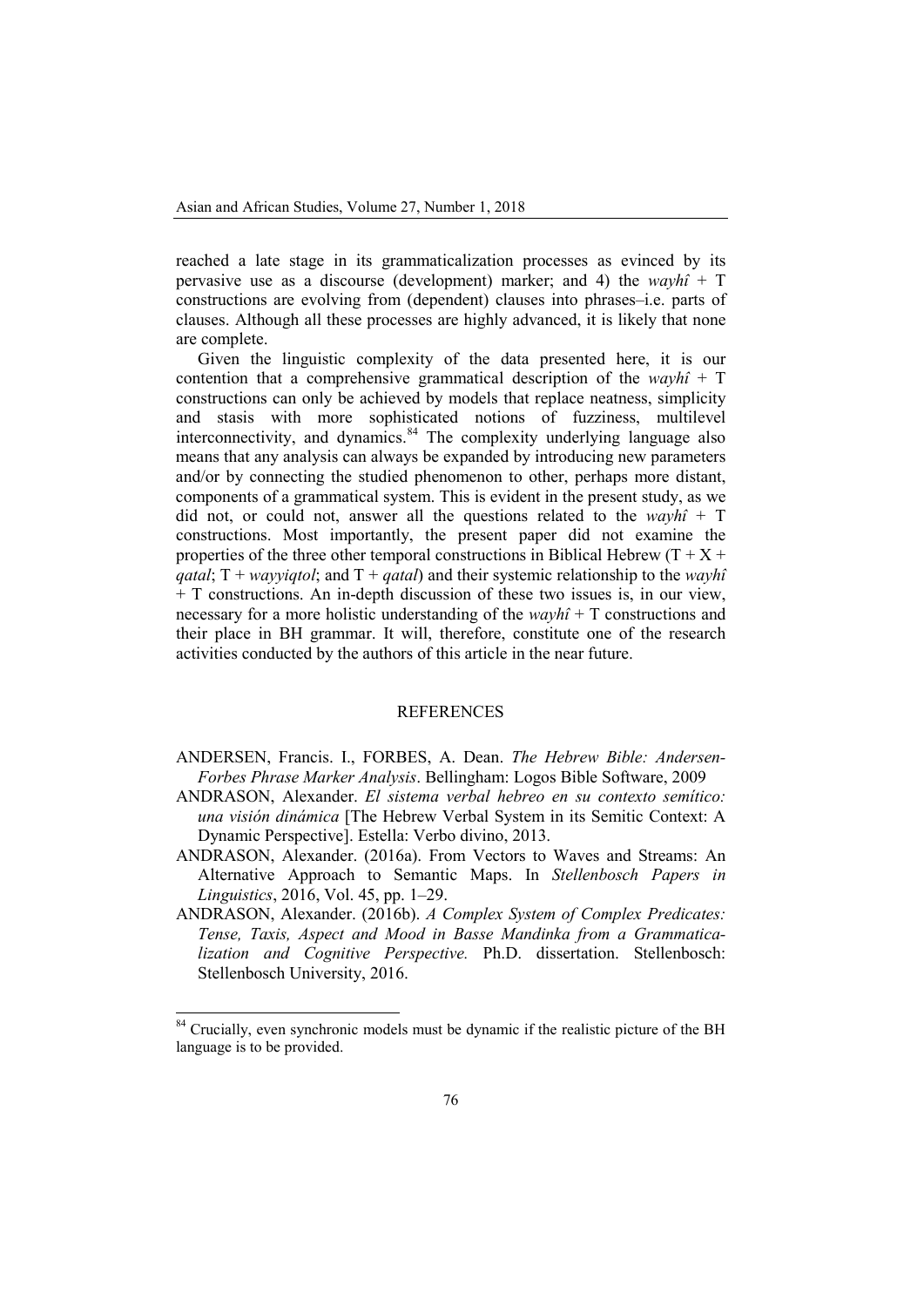- ANDRASON, Alexander. (2016c). The Complexity of Verbal Semantics An Intricate Relationship between QATAL and WAYYIQTOL. In *Journal of Hebrew Scriptures*, 2016, Vol. 16(4), pp. 1–96.
- ANDRASON, Alexander, VAN DER MERWE, Christo. H. J. The Semantic Potential of Verbal Conjugations as a Polysemous Set of Senses. In *Hebrew Studies*, 2015, Vol. 56, pp. 71–88.
- BESTGEN, Yves. Segmentation Markers as Trace and Signal of Discourse Structure. In *Journal of Pragmatics*, 1998, Vol. 29, pp. 753–763.
- BESTGEN, Yves, COSTERMANS, Jean. Time, Space, and Action: Exploring the Narrative Structure and its Linguistic Marking. In *Discourse Processes*, 1994. Vol. 17, pp. 421–446.
- BESTGEN, Yves, VONK, Wietske. The Role of Temporal Segmentation Markers in Discourse Processing. In *Discourse Processes*, 1995, Vol. 19, pp. 385–406.
- BESTGEN, Yves, VONK, Wietske. Temporal Adverbials as Segmentation Markers in Discourse Comprehension. In *Journal of Memory and Language*, 2000, Vol. 42, pp. 74–87.
- BYBEE, Joan. *Language, Usage and Cognition*. Cambridge: Cambridge University Press, 2010.
- BYBEE, Joan, PERKINS, Revere, PAGLIUCA, William. *The Evolution of Grammar*. Chicago: The University of Chicago Press, 1994.
- COSTERMANS, Jean, BESTGEN, Yves. The Role of Temporal Markers in the Segmentation of Narrative Discourse. In *CPC: European Bulletin of Cognitive Psychology*, 1991, Vol. 11, pp. 349–370.
- DĄBROWSKA, Ewa, DIVJAK, Dagmar (eds.). *Handbook of Cognitive Linguistics*. Berlin: De Gruyter Mouton, 2015.
- DE VRIES, Lourens. Towards a Typology of Tail-Head Linkage in Papuan Languages. In *Studies in Language*, 2005, Vol. 29, pp. 363–384.
- DE VRIES, Lourens. Areal Pragmatics of New Guinea: Thematization, Distribution and Recapitulative Linkage in Papuan Narratives. In *Journal of Pragmatics*, 2006, Vol. 38, pp. 811–828.
- ESKHULT, Mats. Verbal Syntax in Late Biblical Hebrew. In MURAOKA, Takamitsu, ELWOLDE, John F. (eds.). *Diggers at the Well. Proceedings of a Third International Symposium on the Hebrew of the Dead Sea Scrolls & Ben Sira.* Leiden: Brill, 2000, pp. 84–93.
- ESKHULT, Mats. Traces of Linguistic Development in Biblical Hebrew. In *Hebrew Studies*, 2005, Vol. 46, pp. 353–370.
- FRIED, Mirjam, ÖSYTMAN, Jan-Ola. Construction Grammar: A Thumbnail Sketch. In FRIED, Mirjam, ÖSTMAN, Jan-Ola (eds.). *Construction Grammar in a Cross-Language Perspective*. Amsterdam: John Benjamins, 2004, pp. 11–86.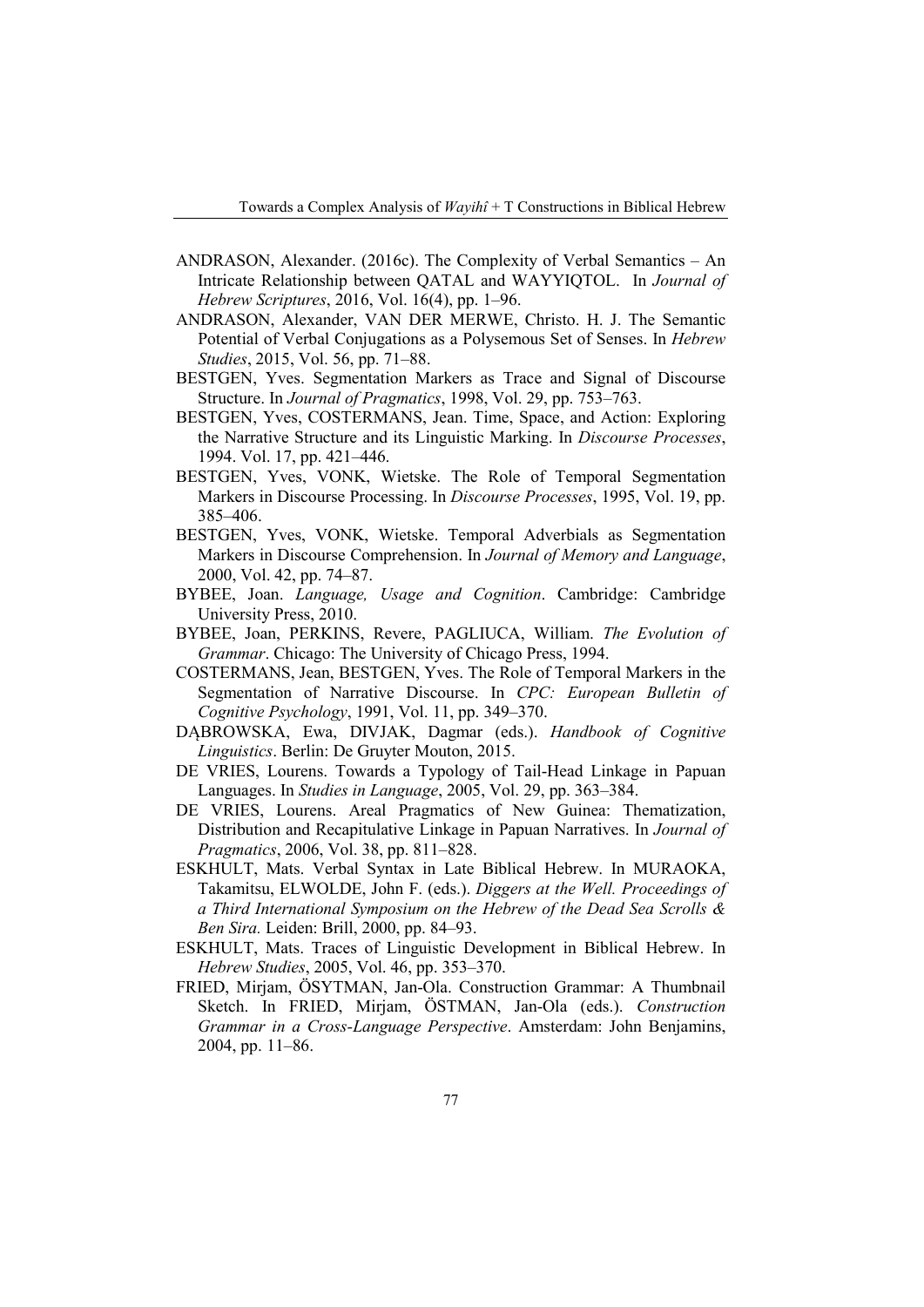- GOLDBERG, Adele. *Constructions: A Construction Grammar Approach to Argument Structure.* Chicago: University of Chicago Press, 1995.
- GOLDBERG, Adele. Constructionist Approaches. In HOFFMAN, Thomas, TROUSDALE, Graeme (eds.). *The Oxford Handbook of Construction Grammar.* Oxford: Oxford University Press, 2013.
- GOLDBERG, Adele. *Constructions at Work: The Nature of Generalization in Language*. Oxford: Oxford University Press, 2006.
- GOLDFAJN, Tal. *Word Order and Time in Biblical Hebrew Narrative.* Oxford: Oxford University Press, 1998.
- GUILLAUME, Antoine. Subordinate Clauses, Switch-Reference, and Tail-Head Linkage in Cavineña Narratives. In VAN GIJN, Rik, HAUDE, Katharina, MUYSKEN, Pieter (eds.). *Subordination in Native South American Languages*. Amsterdam: John Benjamins, 2011. pp. 109–140.
- HASPELMATH, Martin. The Geometry of Grammatical Meaning Semantic Maps and Cross-linguistic Comparison. In THOMASELLO, Michael (ed.). *The New Psychology of Language*. Mahwah: Lawrence Erlbaum Associates, 2003. pp. 211–242.
- HARKNESS, James. Time Adverbials in English and Reference Time. In SCHOPF, Alfred (ed.). *Essays on Tensing in English*, *Vol. 1: Reference Time, Tense and Adverbs*. Tubingen: Niemeyer, 1987. pp. 71–72.
- HARMELINK, Bryan. *Exploring the Syntactic, Semantic, and Pragmatic Uses of ויהי in Biblical Hebrew*. Dallas: SIL International Inc, 2011.
- HATAV, Galia. *The Semantics of Aspect and Modality: Evidence from English and Biblical Hebrew*. Philadelphia: John Benjamins, 1997.
- HEINE, Bernd, KUTEVA, Tania. *World Lexicon of Grammaticalization*. Cambridge: Cambridge University Press, 2002.
- HENGEVELD, Kees, MACKENZIE, J. Lachlan. *Functional Discourse Grammar: A Typologically-Based Theory of Language Structure*. Oxford: Oxford University Press, 2008.
- HOFFMAN, Thomas, TROUSDALE, Graeme (eds.). *The Oxford Handbook of Construction Grammar.* Oxford: Oxford University Press, 2013.
- HOPPER, Paul, TRAUGOTT, Elisabeth. *Grammaticalization*. Cambridge: Cambridge University Press, 2003.
- HUEHNERGARD, John. Stative, Predicative Form, Pseudo-verb. In *Journal of Near Eastern Studies*, 1987, Vol. 46(3), pp. 215–232.
- HUEHNERGARD, John. *A Grammar of Akkadian*. Winona Lake: Eisenbrauns, 2005.
- JANDA, Laura. Cognitive Linguistics in the Year 2015. In *Cognitive Semantics*, 2015, Vol. 1, pp. 131–154.
- JOOSTEN, Jan. Diachronic Aspects of Narrative *Wayihi* in Biblical Hebrew. In *Journal of Northwest Semitic Languages*, 2009, Vol. 35(2), pp. 43–61.